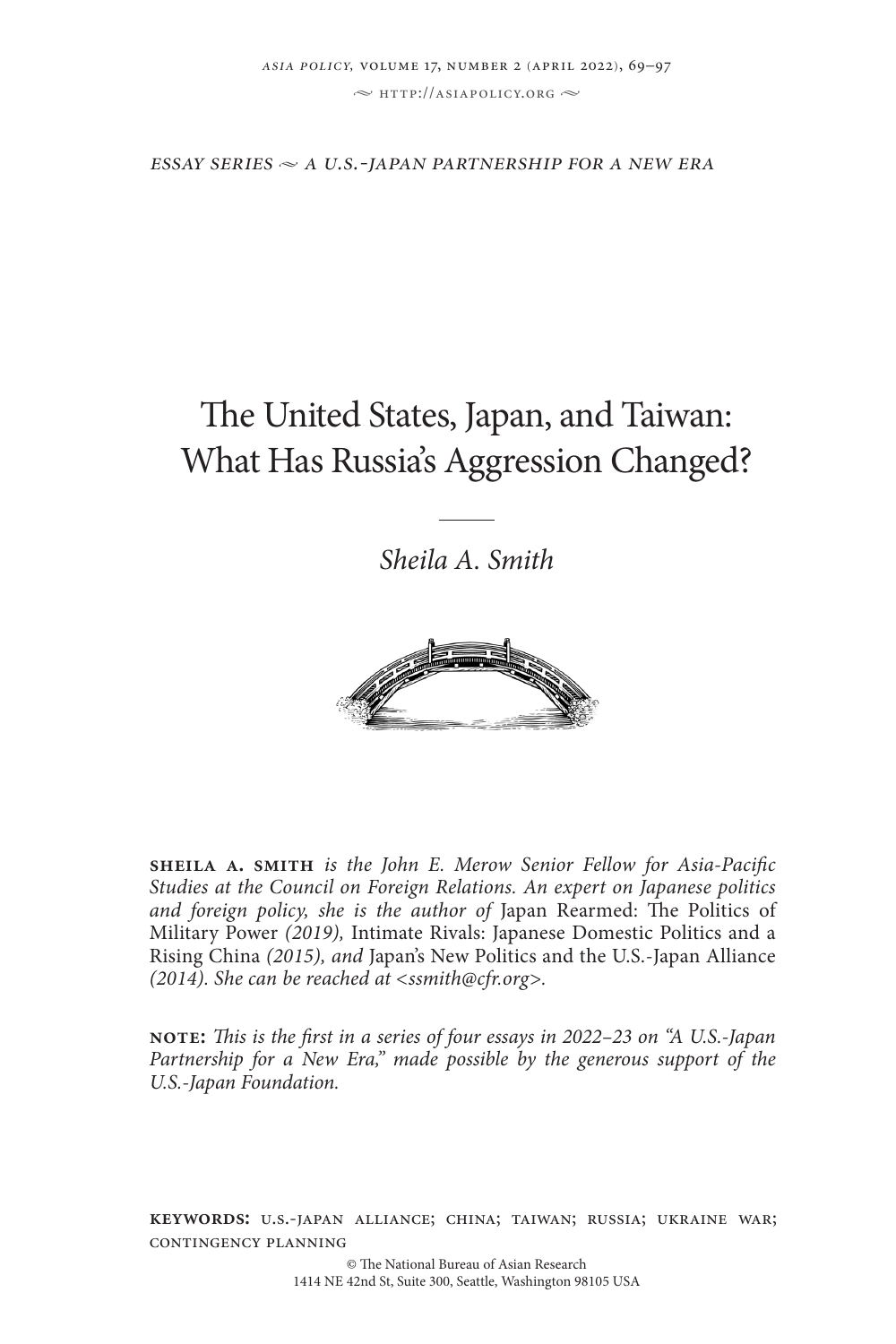### **executive summary**

This essay considers Russia's recent invasion of Ukraine and analyzes similarities, differences, and lessons from that conflict to date for a cross–Taiwan Strait scenario that involves the U.S. and Japan.

### **main argument**

Russia's invasion of Ukraine has sent shockwaves around the globe and upended assumptions about the likelihood of great-power war, including in the Taiwan Strait. Differences abound between the two scenarios. Yet Russia's war in Ukraine is already reshaping NATO's future and influencing alliance thinking in the Indo-Pacific. With growing Chinese military activity putting pressure on Taiwan's defenses, the U.S.-Japan alliance would be instrumental to U.S. strategy in a cross-strait crisis, and a cross-strait contingency would have widespread ramifications for the defense of Japan. The U.S. and Japan must not only develop a comprehensive strategy to deter aggression across the Taiwan Strait but also consider the risks each is willing to take should major-power conflict erupt. Even though Russia's aggression against Ukraine does not offer a parallel case study, it raises new questions that must be addressed by the U.S. and Japan as they assess how to avoid the outbreak of war around Taiwan. There is already cause for the U.S. and Japan to revisit some of their assumptions about how to prepare for a cross-strait crisis. In particular, China's use of force against Taiwan would not be a localized conflict; it would have systemic consequences. Understanding this and other risks is paramount to ensuring that such a crisis is deterred.

### **policy implications**

- The U.S. and Japan must ensure sufficient capabilities to demonstrate the costs to China of a decision to use force across the Taiwan Strait.
- The U.S. and Japan must examine their assumptions about how a nuclear threat may shape a Taiwan crisis. Consideration must be given not only to warfighting doctrine but to the political factors that could shape government decision-making.
- Tokyo and Washington must also factor in the economic risks that would shape a potential crisis and plan strategies to mitigate them.
- The U.S. and Japan cannot manage a cross-strait crisis alone and should begin building the foundations for a global response to Chinese aggression should it become necessary.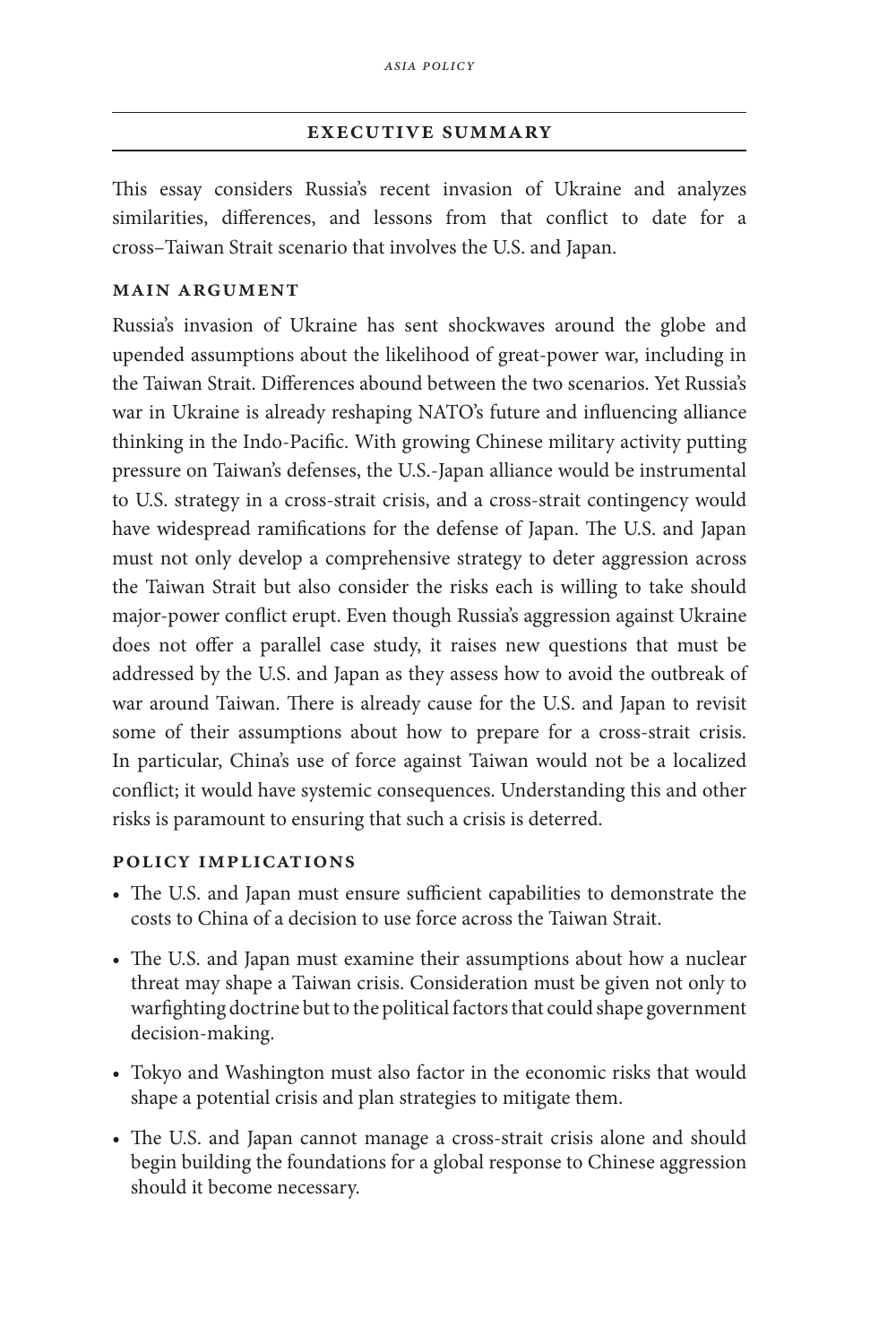Taiwan has been on the minds of many in the Indo-Pacific as Russia's<br>invasion of Ukraine has unfolded. Russian president Vladimir Putin has demonstrated that it remains possible to attempt conquest of a sovereign state by military invasion even in the nuclear era and a globalized economy. Putin seems ready to escalate the risk of a conflict with NATO and to decouple his economy from the Western nations. Yet Ukrainians are demonstrating that they too are ready to bear a high price to repel the invasion. Many have taken up arms to defend their nation. To date, civilian casualties are mounting across the country, including reports of mass gravesites and other possible war crimes in areas that Russian forces have left, and the physical destruction has been extensive. At the time of writing, an estimated 4.3 million have left the country, mostly women and children, and over 6 million more are displaced within Ukraine.*<sup>1</sup>*

What will this mean for Chinese calculations on the future of Taiwan? Is war once again to be embraced as a tool of statecraft, regardless of the cost or the danger of escalation? Even before the Russia-Ukraine crisis broke out, the increasing use of air power by the People's Republic of China (PRC) to coerce Taiwan heightened concerns about Beijing's intentions. Long-defined by Beijing as a "core interest," Taiwan is a source of dissonance in the U.S.-China relationship. The Taiwan Relations Act ensures U.S. military assistance to the island nation, and Democratic and Republican administrations alike have demonstrated their willingness to embrace this U.S. role in Taiwan's defense.*<sup>2</sup>*

For Japan, this flashpoint—one of two in Northeast Asia that outlasted the Cold War—is increasingly worrisome. Japan's leaders have acknowledged that peaceful relations across the Taiwan Strait are important to regional security, yet they have stopped short of offering direct assurances of assistance to Taipei should it be attacked. It was not until 2005 that Tokyo and Washington stated clearly that maintaining stable cross-strait relations was a strategic objective of the U.S.-Japan alliance.*<sup>3</sup>* Today, as the regional military balance appears to be shifting in favor of China, Japanese politicians have become more outspoken

*<sup>1</sup>* The Office of the UN High Commissioner for Human Rights is attempting to record civilian casualties in Ukraine but notes the difficulty amid the continued fighting there. As of April 3, it reported 3,455 casualties. The United Nations and the International Organization for Migration have compiled figures for those who have left the country and those internally displaced. See the Office of the UN High Commissioner for Human Rights, "Ukraine: Civilian Casualty Update 3 April 2022," Press Release, April 3, 2022 ~ https://www.ohchr.org/en/news/2022/04/ukrainecivilian-casualty-update-3-april-2022; and "How Many Ukrainians Have Fled Their Homes and Where Have They Gone?" BBC, April 7, 2022  $\sim$  https://www.bbc.com/news/world-60555472.

*<sup>2</sup>* Susan V. Lawrence, "Taiwan: Political and Security Issues," Congressional Research Service, November 29, 2021  $\sim$  https://crsreports.congress.gov/product/pdf/IF/IF1027.

*<sup>3</sup>* "Joint Statement: U.S.-Japan Security Consultative Committee," Ministry of Foreign Affairs (Japan), February 19, 2005  $\sim$  https://www.mofa.go.jp/region/n-america/us/security/scc/joint0502.html.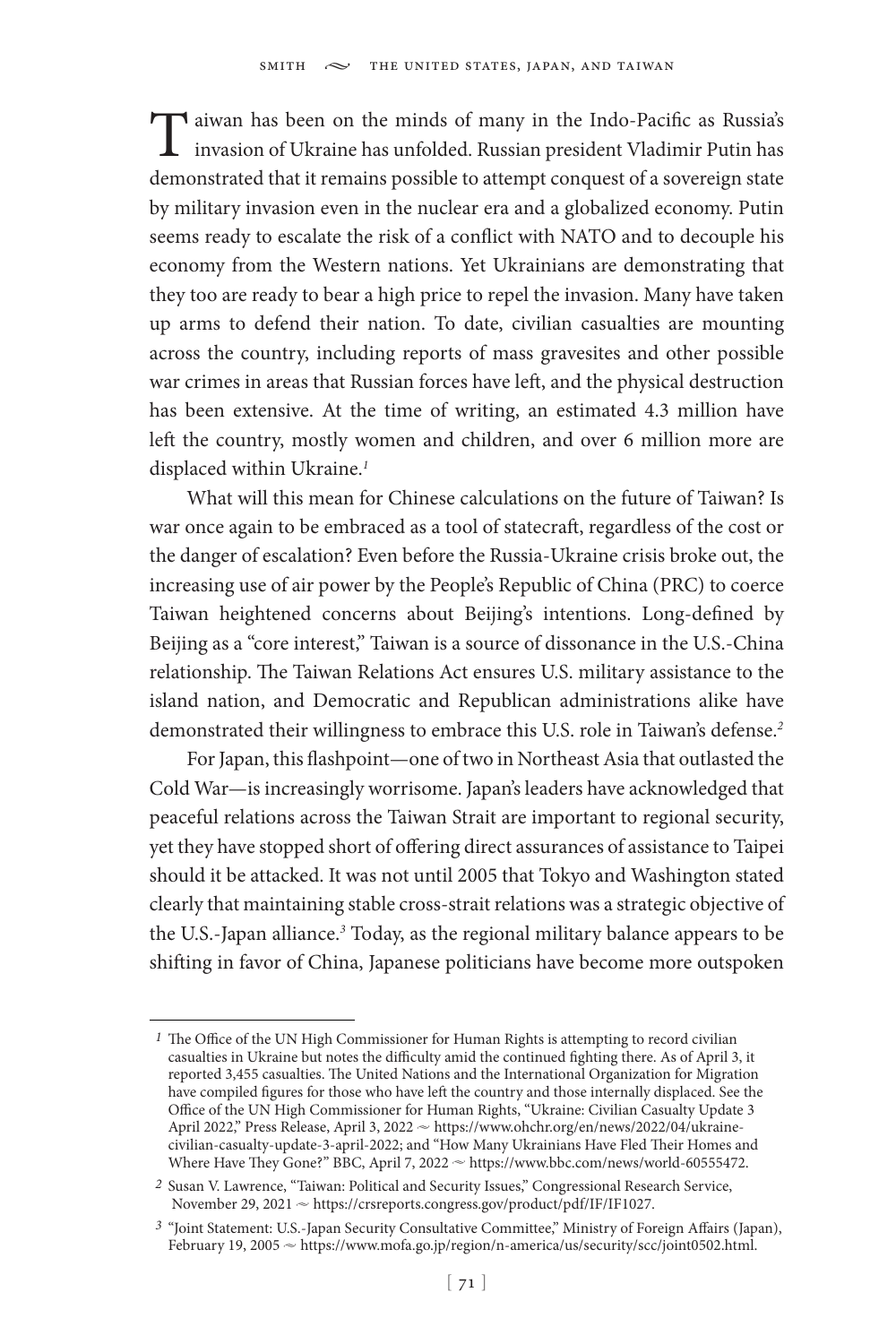about their concern that China may be tempted to use force against Taiwan.*<sup>4</sup>* And while U.S. expectations of Japan have grown, it remains to be seen what Japan might be willing to do in a cross-strait scenario. The example of Russia's invasion of Ukraine has brought this possibility home for many Japanese and created new variables for Japanese policymakers to consider.

For the United States, any conflict involving Chinese military action against Taiwan would require new understandings with Japan about how the alliance might function in a crisis. The United States and Japan would need to cooperate at all stages—from deterring Chinese aggression to supporting an early U.S. response to operating alongside each other militarily should war break out. The stakes would be high for both Tokyo and Washington. Without Japanese assistance, U.S. forces would be hard pressed to operate effectively, and without U.S. attention to the way in which a Taiwan scenario might affect Japan's own defenses, Japanese forces could find it difficult to assure a full range of defense operations. Effective alliance planning prior to a crisis would go a long way in ensuring that the United States and Japan are adequately prepared for an escalation of tensions that could result in the use of force. To date, they have had most experience in developing alliance coordination through this range of crisis management for a scenario on the Korean Peninsula. But there are important differences to be considered when it comes to the possibility of a cross-strait crisis.

This essay examines the U.S.-Japan alliance and planning for a conflict scenario between China and Taiwan. It looks at the recent Russian invasion of Ukraine and analyzes similarities, differences, and lessons from that conflict to date for a cross-strait scenario that involves the United States and Japan. It is organized as follows:

- $\approx$  pp. 73–81 address considerations for the U.S.-Japan alliance in a Taiwan scenario, including joint planning, China's increasing military activities in nearby regions, deterrence efforts, base and facility use in Japan, and the implications of a conflict so proximate to Japan for the country's own defense.
- $\sim$  pp. 81–89 analyze how Russia's invasion of Ukraine might affect U.S. and Japanese thinking and planning for a cross-strait conflict scenario,

*<sup>4</sup>* Philip S. Davidson, "Statement of Admiral Philip S. Davidson, U.S. Navy Commander, U.S. Indo-Pacific Command Before the Senate Armed Services Committee on U.S. Indo-Pacific Command Posture," Senate Armed Services Committee, Washington, D.C., March 9, 2021  $\sim$  https://www.armed-services.senate.gov/imo/media/doc/Davidson\_03-09-21.pdf. Admiral Davidson's congressional testimony that China might be able to succeed in taking Taiwan by force within six years is often cited by Japanese media. See, for example, Akita Hiroyuki, "Future Balance of Power Haunts U.S. as China Bulks Up," *Nikkei Asia*, March 16, 2021 ~ https://asia.nikkei.com/ Spotlight/Comment/Future-balance-of-power-haunts-US-as-China-bulks-up.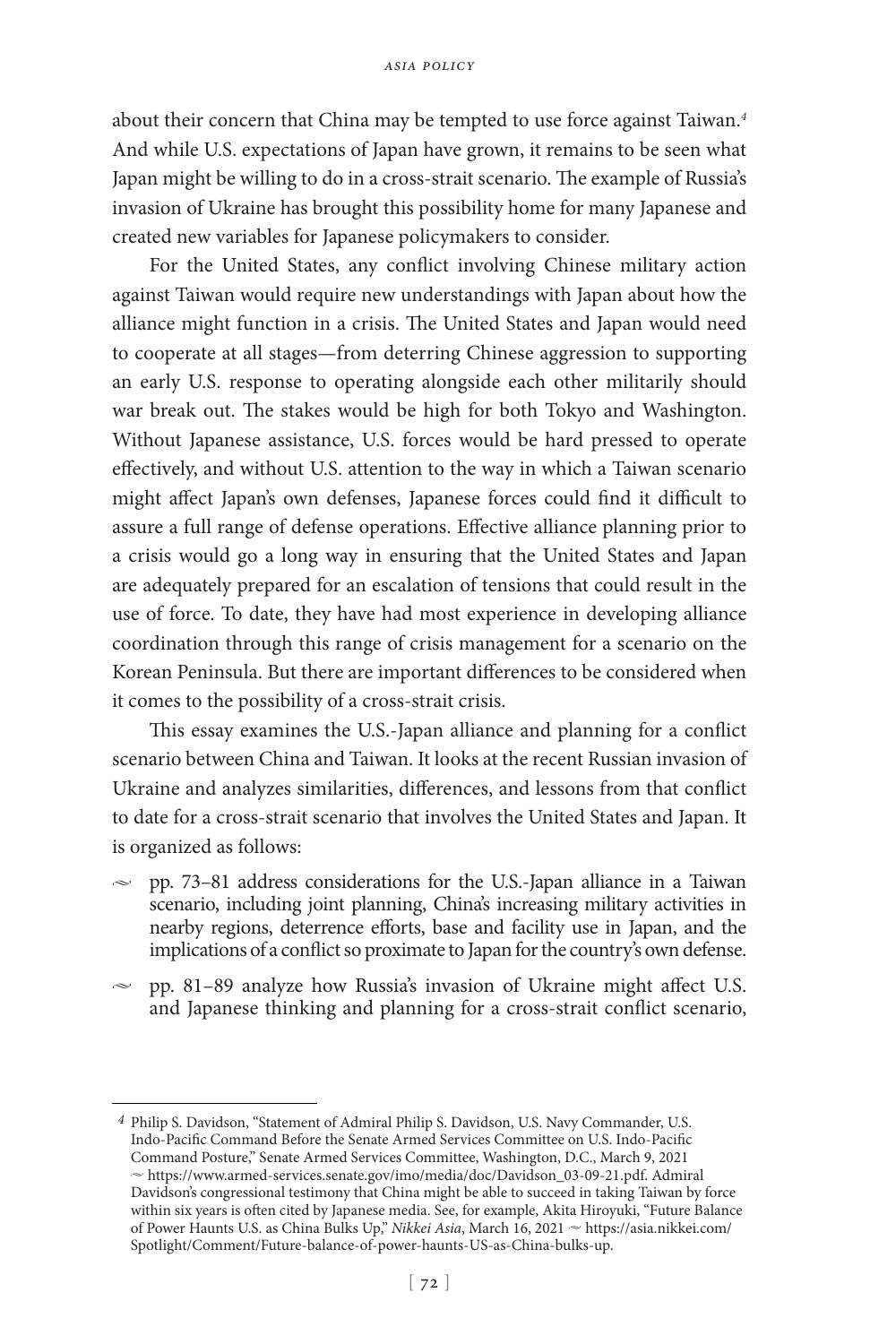examining the two situations and the potential role of alliances, escalation, and sanctions as well as looking at China-Russia relations.

- $\approx$  pp. 89–94 summarize four key considerations from the Russia-Ukraine war so far for cross-strait contingency planning.
- $\approx$  pp. 94–97 conclude by calling for a reassessment of the balance of risk perceived by the U.S. and by Japan should a crisis erupt across the Taiwan Strait.

### the alliance and cross-strait tensions

U.S. and Japanese forces have long conducted planning and operational exercises together. Since early in the Cold War, the Korean Peninsula seemed the most likely location for an outbreak of war in Northeast Asia. A Korean contingency dominated the thinking of the Japan Self-Defense Forces (SDF) about how Japan's own defenses might be challenged by a limited regional war,*<sup>5</sup>* and the U.S.-Japan Defense Cooperation Guidelines began to explore how U.S. and Japanese forces would coordinate in that scenario.*<sup>6</sup>* The Japanese government has repeatedly stated that relations across the Taiwan Strait must be "resolved peacefully," but postwar leaders have not seen any military role for Japan, nor has the SDF been privy to U.S. thinking on what to do should China attempt to use force to coerce or invade Taiwan.

## *China's Increasing Military Pressure*

The United States and Japan have begun to take notice of the significant uptick in PRC military activities in and around Taiwan. China's demonstrations of intent, not just the country's growing military capabilities, are now a focus of alliance planners. At the Biden administration's first U.S.-Japan 2+2 meeting in March 2021, U.S. secretaries of state and defense visited Tokyo to meet with their Japanese counterparts. In their joint statement, Taiwan and China featured conspicuously:

*<sup>5</sup>* For a discussion of the evolution of Japan's contingency planning, see Sheila A. Smith, *Japan Rearmed: The Politics of Military Power* (Cambridge: Harvard University Press, 2019).

*<sup>6</sup>* This consultative process to define the operational cooperation between U.S. and Japanese forces began in 1978 at Japan's request and was updated at the United States' request in 1997 to address North Korea's nuclear ambitions. A second revision was undertaken in 2018, based on changes in the regional military situation. See "The Guidelines for Japan-U.S. Defense Cooperation," National Diet Library (Japan), Web Archiving Project, November 27, 1978  $\sim$  https://warp.da.ndl.go.jp/ info:ndljp/pid/11591426/www.mod.go.jp/e/d\_act/us/anpo/pdf/19781127.pdf; and "The Guidelines for Japan-U.S. Defense Cooperation," National Diet Library (Japan), Web Archiving Project, September 23, 1997  $\sim$  https://warp.da.ndl.go.jp/info:ndljp/pid/11591426/www.mod.go.jp/e/d\_act/ us/anpo/pdf/19970923.pdf.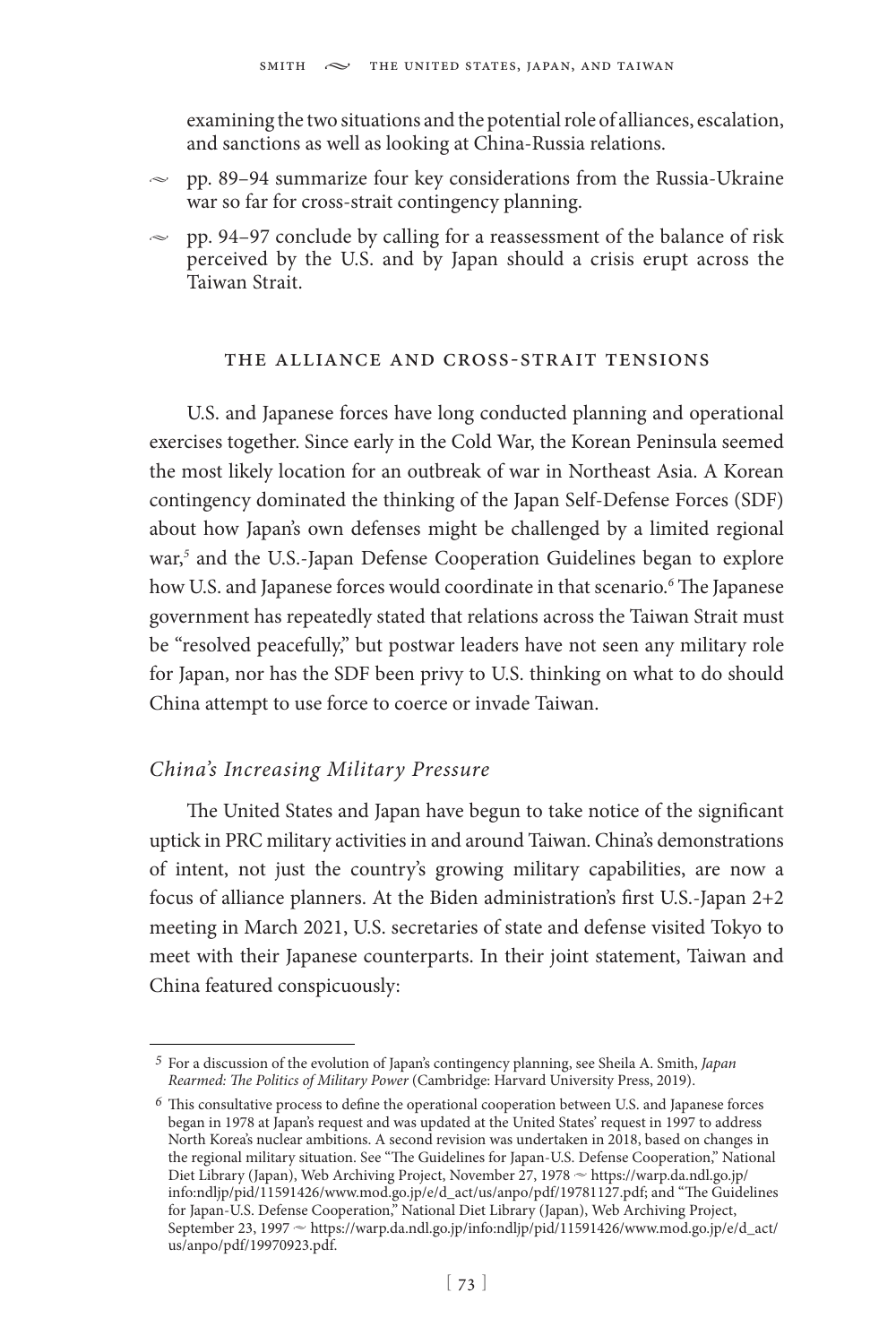The Ministers underscored the importance of peace and stability in the Taiwan Strait. They reiterated their objections to China's unlawful maritime claims and activities in the South China Sea and recalled that the July 2016 award of the Philippines-China arbitral tribunal, constituted under the 1982 Law of the Sea Convention, is final and legally binding on the parties.*<sup>7</sup>*

A month later, then Japanese prime minister Yoshihide Suga visited Washington, D.C. Once more, China's increasingly worrisome behavior featured prominently in the joint communiqué issued by President Joe Biden and Prime Minister Suga. In a long paragraph dedicated to their "shared concerns over Chinese activities that are inconsistent with the international rules-based order, including the use of economic and other forms of coercion," the two leaders "underscore[d] the importance of peace and stability across the Taiwan Strait and encourage[d] the peaceful resolution of cross-Strait issues."*<sup>8</sup>* However, Biden and Suga stopped short of predicting a cross-strait conflict and did not offer any clues to how the alliance would respond. The U.S.-Japan 2+2 in January 2022 also noted cross-strait tensions and the two governments' concerns over China's behavior:

> The Ministers expressed their concerns that ongoing efforts by China to undermine the rules-based order present political, economic, military, and technological challenges to the region and the world. They resolved to work together to deter and, if necessary, respond to destabilizing activities in the region….They underscored the importance of peace and stability in the Taiwan Strait and encouraged the peaceful resolution of cross-Strait issues.*<sup>9</sup>*

Beyond the cross-strait issue, the Japanese government has been outspoken on China's increasingly provocative behavior in the East and South China Seas. Even though Taiwan shares Beijing's position on the sovereignty of the Senkaku Islands, Japan and Taiwan set aside their differences to conclude a bilateral fisheries agreement in 2013 that allows Taiwanese fishermen access to waters adjacent to Japan's territorial waters. Japan and Taiwan have no direct dialogue on Taiwan's defenses, nor do their militaries have a formal channel of communication. Instead, Tokyo relies on Washington to deter aggression by China.

*<sup>7</sup>* "U.S.-Japan Joint Press Statement Released by the Security Consultative Committee," U.S. Department of State, Press Release, March 16, 2021  $\sim$  https://www.state.gov/u-s-japan-joint-press-statement.

*<sup>8</sup>* "U.S.- Japan Joint Leaders' Statement: 'U.S.-Japan Global Partnership for a New Era,'" White House, April 16, 2021, Press Release  $\sim$  https://www.whitehouse.gov/briefing-room/statementsreleases/2021/04/16/u-s-japan-joint-leaders-statement-u-s-japan-global-partnership-for-a-new-era.

*<sup>9</sup>* "Joint Statement of the U.S.-Japan Joint Consultative Committee (2+2)," U.S. Department of State, January 6, 2022  $\sim$  https://www.state.gov/joint-statement-of-the-u-s-japan-security-consultativecommittee-22.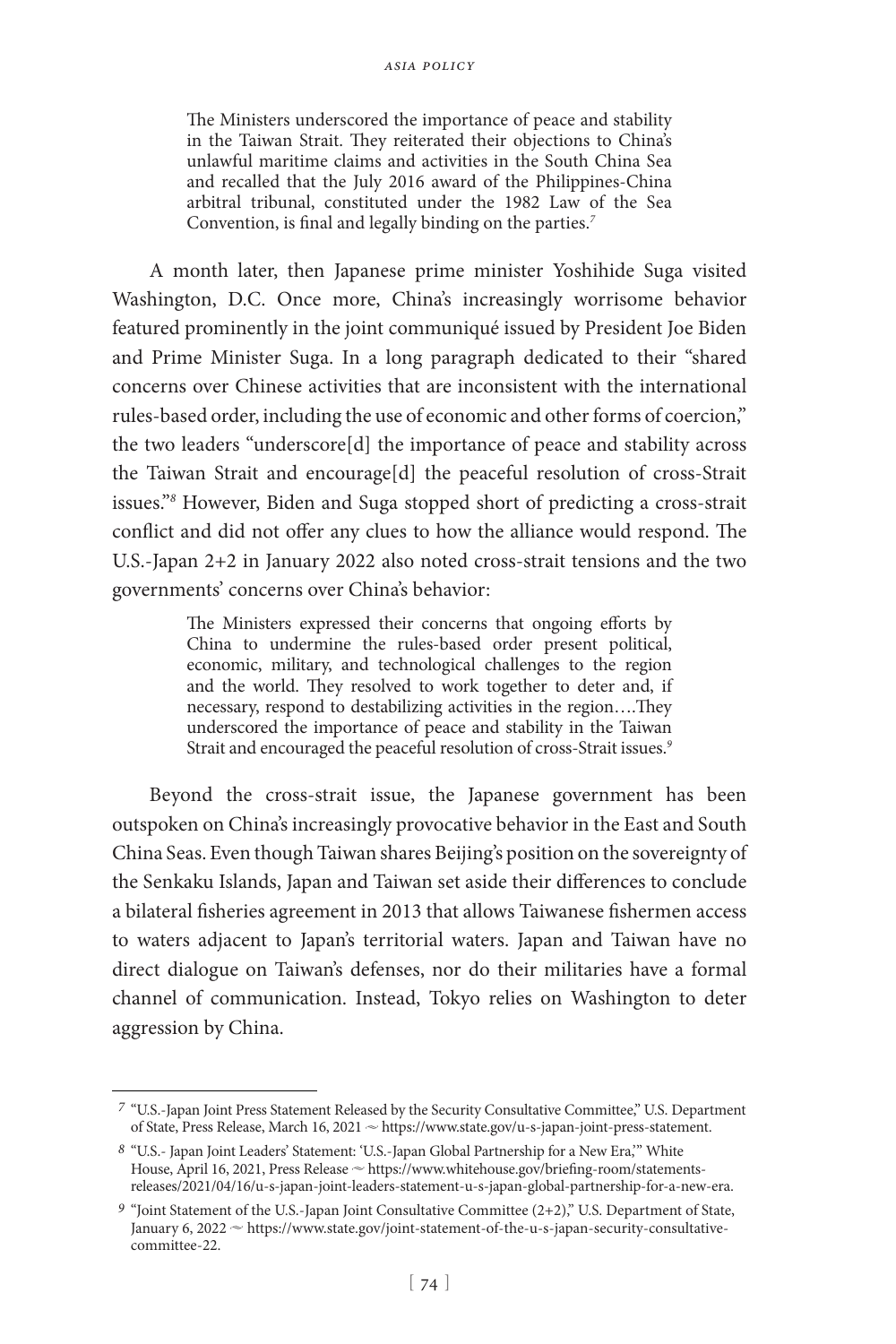Some Japanese politicians have voiced concern about alliance coordination should conflict erupt. Yasuhide Nakayama, state minister for defense and a political appointee beneath the minister, has been quoted in the media for calling on the Biden administration to declare a "red line" on Taiwan.*<sup>10</sup>* Defense Minister Nobuo Kishi, a strong supporter of Taiwan, has also not hesitated to demonstrate his interest. While then prime minister Suga was in Washington in April 2021, Kishi took the opportunity to visit Yonaguni Island, the closest Okinawan Island to Taiwan, and noted on Twitter that on a clear day you could see Taiwan from that tiny Japanese island. Even Deputy Prime Minister Taro Aso began to speculate over Japan's position, noting to donors to the Liberal Democratic Party (LDP) that he thought a military conflict across the strait would influence Japan's survival, a scenario that would allow the SDF to operate alongside the U.S. military.*<sup>11</sup>* Military tensions around Taiwan are viewed as a contingency that would draw in U.S. forces rather than Japanese, but Japan's defense planners understand the United States would need Japan's help.

On the other hand, China features prominently in Japan's defense planning. The 2013 National Security Strategy mentions China's growing military capabilities and Beijing's willingness to deploy its maritime forces around the region to challenge the status quo. Japan's concerns about Beijing's future intentions are clear. On Taiwan, however, the National Security Strategy is judicious: "The relationship between the two sides of the Taiwan Strait has deepened in recent years, primarily in economic areas. Meanwhile, the military balance between the two sides has been changing. Thus, the cross-strait relationship contains both orientations toward stability and potential instability."*<sup>12</sup>*

In fall 2022, Tokyo will revise the National Security Strategy, and undoubtedly relations between Taipei and Beijing will be described differently.

*<sup>10</sup>* For Yasuhide Nakayama's remarks, see Ju-Min Park, "Japan Official, Calling Taiwan 'Red Line,' Urges Biden to 'Be Strong,'" Reuters, December 25, 2020  $\sim$  https://www.reuters.com/world/china/japanofficial-calling-taiwan-red-line-urges-biden-be-strong-2020-12-25. Nakayama later reiterated his concerns over the U.S. position on Taiwan in a speech at the Hudson Institute in Washington, D.C. For the transcript of this speech, see Yasuhide Nakayama, "The Transformation of Japan's Security Strategy" (event transcript, June 28, 2021, online and Washington, D.C.)  $\sim$  https://www.hudson.org/ research/17059-transcript-the-transformation-of-japan-s-security-strategy. The U.S. and Japanese militaries are aware of the proximity of Okinawa's outlying islands to Taiwan, and Japan's chief of the Joint Staff invited the U.S. Indo-Pacific commander, Admiral John Aquilino, to join him on Yonaguni to discuss the implications in November 2021.

*<sup>11</sup>* Japan's 2015 reinterpretation of the right of collective self-defense now allows the SDF to operate with and use force on behalf of other nations if necessary for Japanese security and survival. See Ministry of Foreign Affairs (Japan), "Japan's Legislation for Peace and Security," September 19, 2015  $\sim$  https://www.mofa.go.jp/fp/nsp/page1we\_000084.html.

*<sup>12</sup>* Prime Minister of Japan, *National Security Strategy*, provisional translation (Tokyo, December 2013)  $\sim$  https://japan.kantei.go.jp/96\_abe/documents/2013/\_\_icsFiles/afieldfile/2013/12/18/NSS.pdf.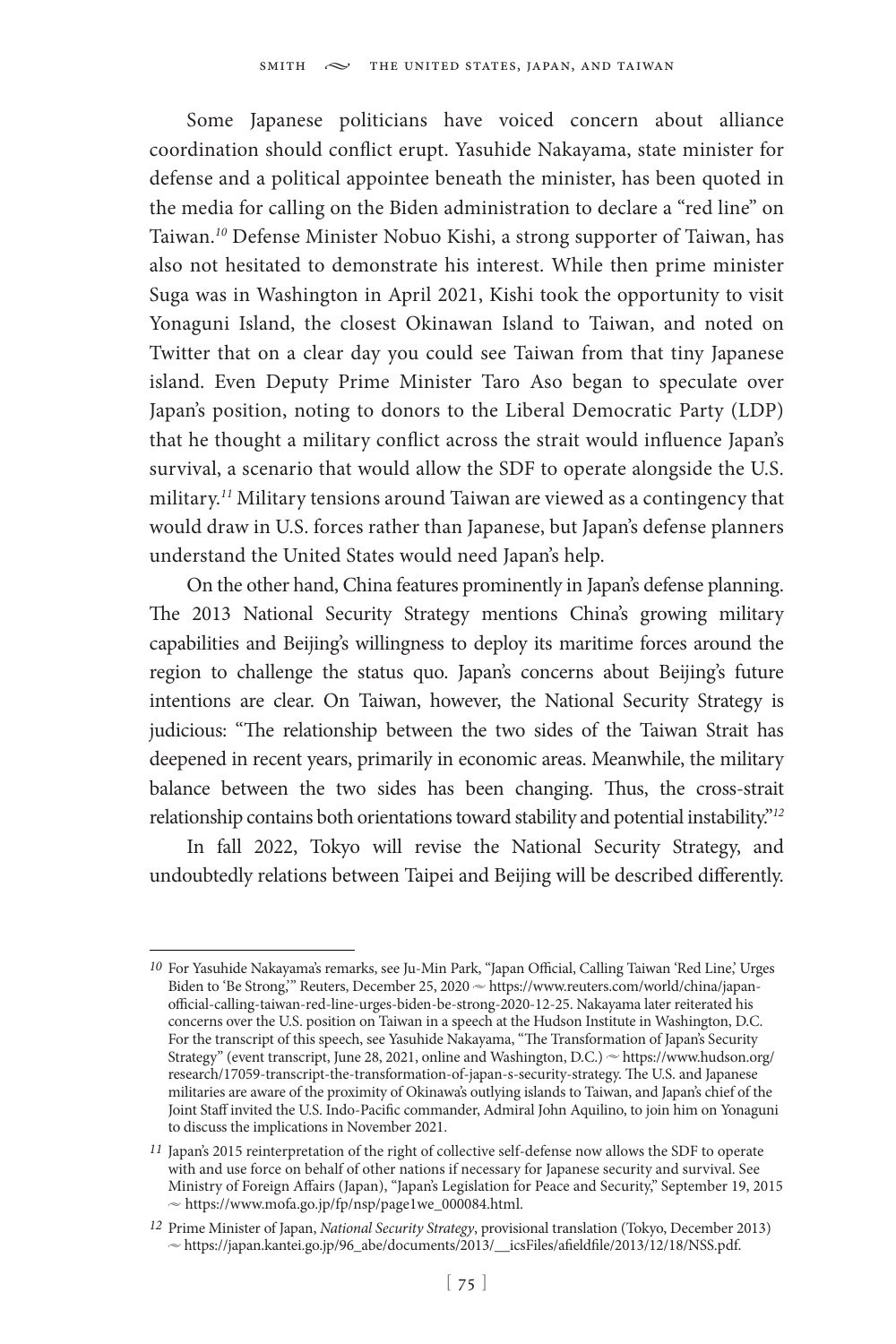The U.S. role in deterring China is paramount. The basic division of labor in the U.S.-Japan alliance remains the same: the United States oversees strategic offensive capabilities, while the SDF maintains capabilities necessary for the defense of Japan.*<sup>13</sup>* Command structures remain separate, but the two militaries increasingly share missions that would be important in the case of a conflict with China over Taiwan. Ballistic missile defenses, sea lane protection, maritime presence operations, and now cyber and space domains require bilateral military coordination. New weapons platforms, such as the F-35, also improve the potential for interoperability between the two militaries.

Proximity to Taiwan makes any military conflict a problem for Japan's own defenses. As noted above, Okinawa Prefecture's southern island Yonaguni is only 223 kilometers away, and just 626 kilometers separate Taipei and Naha, Okinawa's capital. The Ministry of Defense closely monitors China's growing military presence in the East China Sea, especially in contiguous waters around Japan's Senkaku Islands. Over the past decade, Chinese military activities have driven adaptations in the SDF force posture.*<sup>14</sup>* Maritime surveillance has been strengthening across the East China Sea, with the Maritime Self-Defense Force taking the lead. The Southwestern Strategy, largely developed by the Ground Self-Defense Force but implemented jointly with the Maritime and Air Self-Defense Forces, includes greater deployments across the Okinawa islands. In particular, the SDF has increased its presence on the outlying islands in the East China Sea, including Yonaguni, Miyako, and Ishigaki. Once quiet outposts, these islands now constitute an important front line of Japan's early-warning systems and a setting in which to deploy the forward positioning of offshore defense capabilities.*<sup>15</sup>* Thus, the use of force by China against Taiwan would not only engage U.S. forces in Okinawa and other facilities in Japan but would almost certainly trigger a full mobilization of the SDF for defense of Japan operations (see **Table 1**).

*<sup>13</sup>* The sword and shield metaphor has long been used to describe this division of labor, and yet significant changes have been made to how the United States and Japan see their militaries operating together. For a closer look at whether this division of labor still makes sense, see Paul Midford, "China Views the U.S.-Japan Defense Guidelines: Popping the Cork?" *International Relations of the Asia-Pacific* 4, no. 1 (2004): 113–45; and Ankit Panda, "U.S.-Japan Alliance: Still 'Sword and Shield?'" *Diplomat*, November 5, 2014 ~ https://thediplomat.com/2014/11/ us-japan-alliance-still-sword-and-shield.

*<sup>14</sup>* Japan's territorial dispute with China over the Senkaku Islands (known as the Diaoyu Islands in China), which flared up in 2010, remains a front burner issue in the Sino-Japanese relationship. For Japan's position, see Ministry of Foreign Affairs (Japan), "Japanese Territory," March 17, 2022 ~ https://www.mofa.go.jp/territory/index.html.

*<sup>15</sup>* For details on the growing importance of these remote islands in Japan's defense planning, see Ministry of Defense (Japan), *Defense of Japan 2021* (Tokyo, 2021), 261-65  $\sim$  https://www.mod. go.jp/en/publ/w\_paper/wp2021/DOJ2021\_EN\_Full.pdf.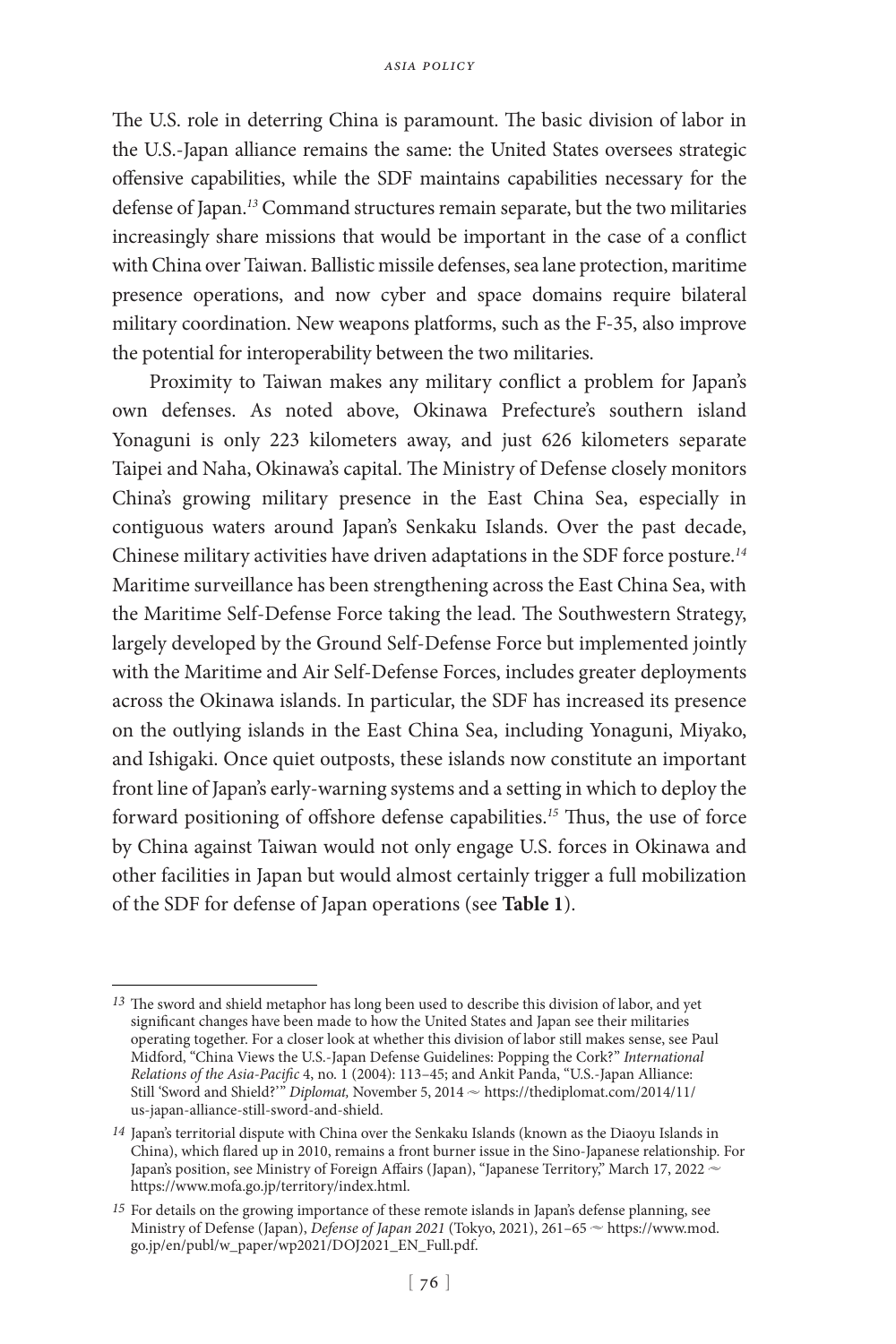| - |
|---|
| щ |
| ⊨ |
| ≃ |
|   |
|   |

# U.S. and Japanese Forces in Southwest Japan *U.S. and Japanese Forces in Southwest Japan*

| Japan                | Division<br>Service<br>Location | · 15th Air Defense Artillery<br>JGSDF<br>Camp Chinen                                | · 15th Air Defense Artillery<br>JGSDF<br>Camp Katsuren                              | • 15th Air Defense Artillery<br>JGSDF<br>Camp Minami Yoza | . 15th Brigade Headquarters<br>• 51st Infantry<br>• Other units<br>JGSDF<br>Camp Naha | - 15th Air Defense Artillery<br>JGSDF<br>Camp Shirakawa | - 15th Air Defense Artillery<br>JGSDF<br>Camp Yaese | • Sub Area Activity Okinawa<br><b>JMSDF</b><br>Katsuren Base | - Fleet Air Wing 5<br><b>JMSDF</b><br>Naha Base | · South Western Air Defense Force<br><b>JASDF</b> | . 56th Guard<br>JASDF<br>Sub Base Yozadake |
|----------------------|---------------------------------|-------------------------------------------------------------------------------------|-------------------------------------------------------------------------------------|-----------------------------------------------------------|---------------------------------------------------------------------------------------|---------------------------------------------------------|-----------------------------------------------------|--------------------------------------------------------------|-------------------------------------------------|---------------------------------------------------|--------------------------------------------|
| <b>United States</b> | Division                        | • III Marine Expeditionary Force Headquarters<br>· 3rd Marine Division Headquarters | • 31st Marine Expeditionary Unit Headquarters<br>• 12th Marine Regiment (Artillery) | · 1st Marine Aircraft Wing Headquarters                   | - 3rd Marine Logistics Group Headquarters                                             | + 4th Marine Regiment (Infantry)                        |                                                     | - Fleet Activities Okinawa Patrol Squadron                   | · 1-1 Air Defense Artillery                     |                                                   | - Marine Aircraft Group 36                 |
|                      | vice<br>Serv                    | U.S. Marines                                                                        | U.S. Marines                                                                        | U.S. Marines                                              | U.S. Marines                                                                          | U.S. Marines                                            | U.S. Air Force   • 18th Wing                        | U.S. Navy                                                    | U.S. Marines                                    |                                                   | U.S. Marines                               |
|                      | Location                        | Camp Courtney                                                                       | Camp Hansen                                                                         | Camp Foster                                               | Camp Kinser                                                                           | Camp Schwab                                             |                                                     | Kadena Air Base                                              |                                                 |                                                   | MCAS Futenma                               |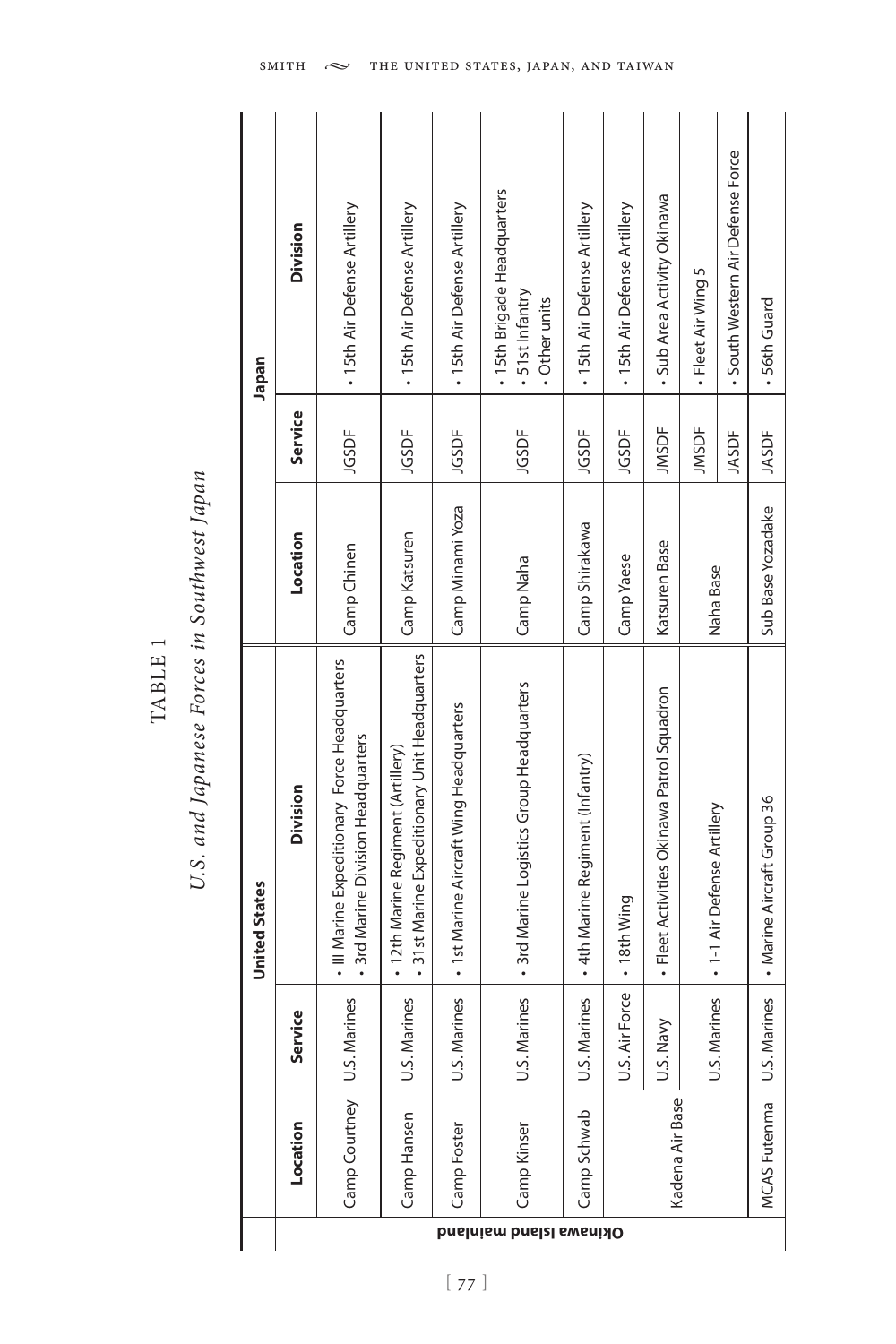|                                               |                     |               | <b>United States</b>                                                                 |                            | Japan        |                                                        |
|-----------------------------------------------|---------------------|---------------|--------------------------------------------------------------------------------------|----------------------------|--------------|--------------------------------------------------------|
|                                               | Location            | ce.<br>Ser    | <b>Division</b>                                                                      | Location                   | Service      | Division                                               |
| puejujew<br><b>Dinamalship</b>                | Torii Station       | È<br>U.S. Arı | · 1st Battalion, 1st Special Forces Group<br>. 10th Area Support Group<br>(Airborne) |                            | I            |                                                        |
|                                               | White Beach<br>Area | U.S. Navy     | · Oil storage facility<br>· Port facility                                            |                            |              |                                                        |
|                                               |                     |               |                                                                                      | Camp Amami                 | JGSDF        | . Amami Area Security Force                            |
|                                               |                     |               |                                                                                      | Camp Ishigaki              | JGSDF        | · Ishigaki Area Security Force<br>(under construction) |
|                                               |                     |               |                                                                                      | Camp Miyako                | JGSDF        | . Miyako Area Security Force                           |
| <b>Okinawa Prefecture</b><br>Other islands in |                     |               |                                                                                      | Camp Yonagumi              | JGSDF        | • Yonaguni Coast Observation<br>Unit                   |
|                                               |                     |               | No U.S. divisions                                                                    | Sub Base Amami             | <b>JASDF</b> | . Amami Signal Unit                                    |
|                                               |                     |               |                                                                                      | Sub Base Miyako            | JASDF        | . 53rd Guard                                           |
|                                               |                     |               |                                                                                      | Sub Base Kumejima          | JASDF        | · 54th Guard                                           |
|                                               |                     |               |                                                                                      | Okinoerabujima<br>Sub Base | JASDF        | . 55th Guard                                           |
|                                               |                     |               |                                                                                      |                            |              |                                                        |

Table 1 continued. *Table 1 continued.*

Source: Government of Japan. *Source:* Government of Japan.

Note: JGSDF is Japan Ground Self-Defense Force; JMSDF is Japan Maritime Self-Defense Force; and JASDF is Japan Air Self-Defense Force. *Note:* JGSDF is Japan Ground Self-Defense Force; JMSDF is Japan Maritime Self-Defense Force; and JASDF is Japan Air Self-Defense Force.

 $[78]$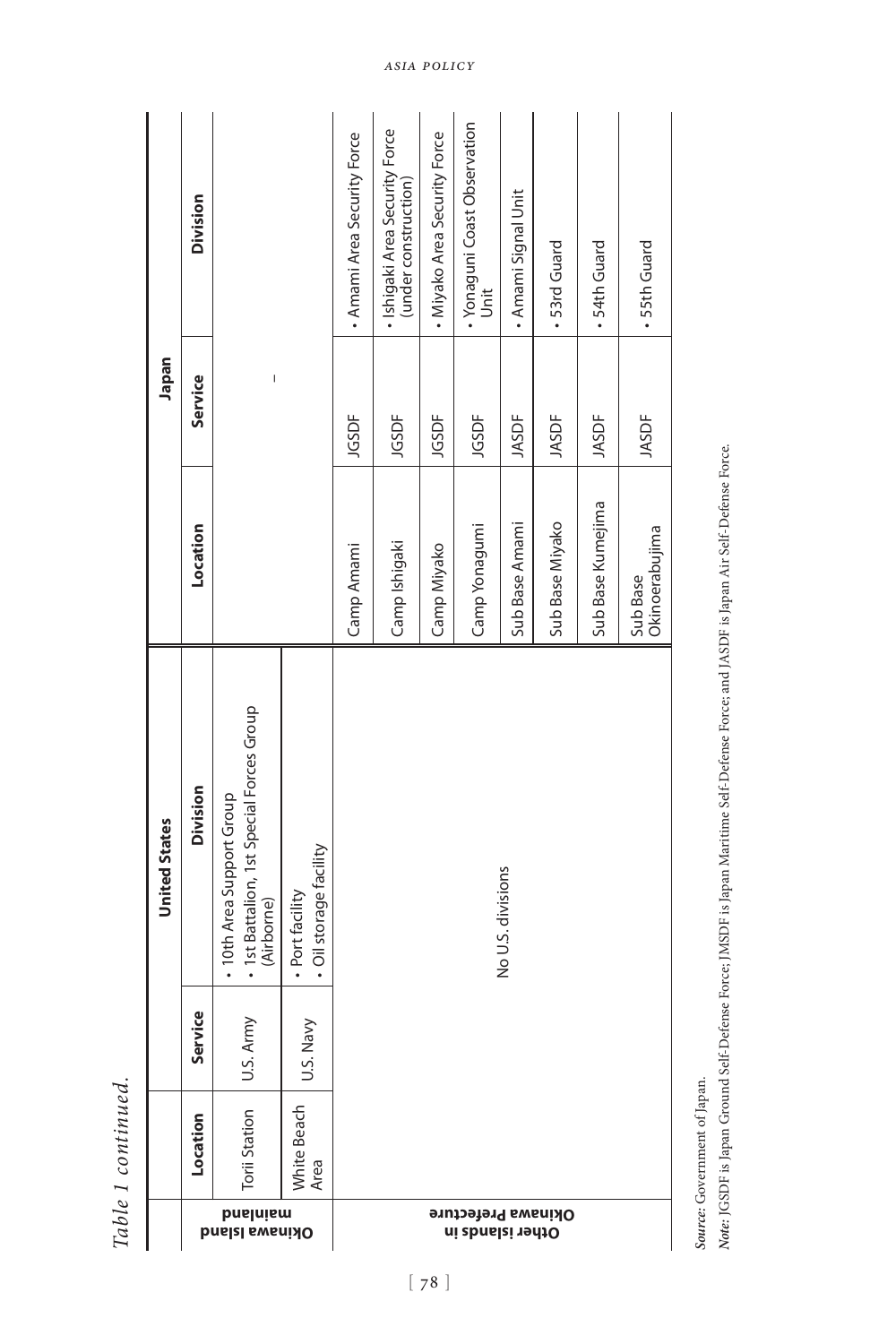### *U.S. Base Use in Japan*

Beyond mobilizing for its national defense, Japan's role in supporting U.S. operations during a Taiwan contingency would be vital. The U.S. military would need access to a host of bases and facilities in Japan should military conflict erupt between China and Taiwan. Here U.S.-Japan consultations on base use during a Korean contingency are informative. Bases in Japan play a critical support role not only for U.S. forces but also for the UN command on the Korean Peninsula, including noncombatant evacuation should it become necessary. Many Japanese airfields and facilities have a dual designation that would permit these planned UN operations, which could involve both U.S. and other national forces if necessary.*<sup>16</sup>* A Taiwan contingency could require similarly comprehensive and immediate access to facilities and bases in Japan for many forces. And, like a Korean contingency, a cross-strait crisis would require Washington and Tokyo to consult on the potential evacuation of Japanese and other nationals from Taiwan. Japan's territory thus plays a crucial supporting role for both combat and noncombat missions. The U.S. and Japanese governments will need to carefully consider planning for base access as well as public support for use of Japanese civil facilities.

Within Japan, the use of bases and facilities by the U.S. military remains politically sensitive. This is particularly true in Okinawa, where the bulk of U.S. forces are stationed. Anti-base activism is closely connected to the devastation of Okinawa during World War II. Moreover, protests have emphasized the forcible expropriation of land for the construction of U.S. military bases there during the Korean War while the Ryukyu and Bonin Islands remained under U.S. occupation. After reversion, prefecture-wide protests erupted once more after a twelve-year-old girl was raped by U.S. military personnel in 1995, severely complicating Tokyo and Washington's effort to address the growing challenge of North Korea.*<sup>17</sup>* This year is the 50th anniversary of the reversion of Okinawa to Japanese sovereignty, a commemoration that undoubtedly will showcase how Okinawans suffered and the popular disgruntlement that remains over the concentration of U.S. military bases there. Tokyo and

*<sup>16</sup>* Ministry of Defense (Japan), *Defense of Japan 2021*, 59, 121.

*<sup>17</sup>* Sheila A. Smith, "Shifting Terrain: The Domestic Politics of the U.S. Military Presence in Asia," East-West Center, Special Report, no. 8, March 2006. See also Andrew Yeo, *Activists, Alliances, and Anti-U.S. Base Protests* (New York: Cambridge University Press, 2011); and Masamichi Inoue, *Okinawa and the U.S. Military: Identity Making in the Age of Globalization* (New York: Columbia University Press, 2007).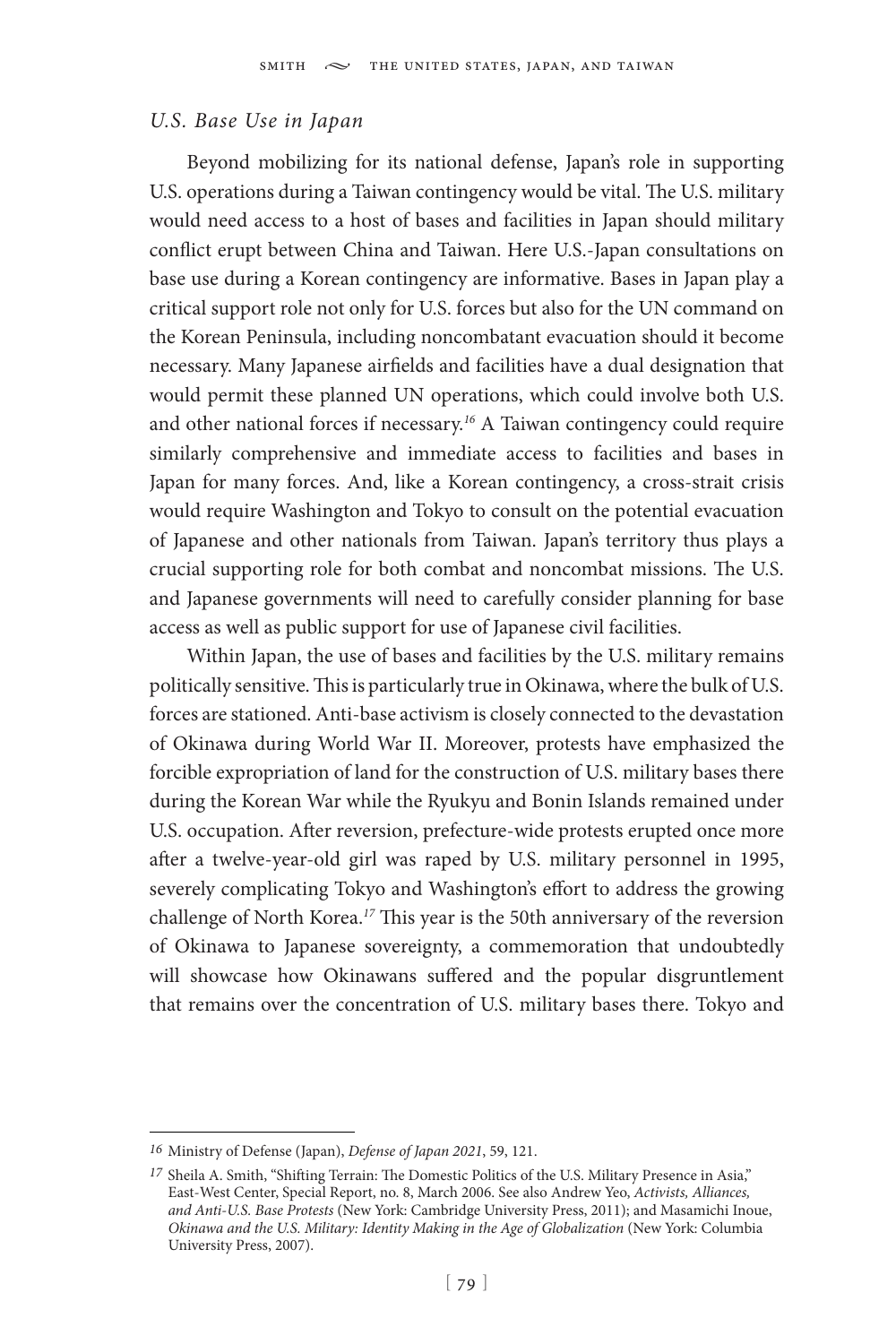Washington have worked to reduce the U.S. footprint on the island.*<sup>18</sup>* However, the government's growing worries about Chinese activities in and around its southwestern region have prompted an increased SDF presence as well as more exercises between the U.S. and Japanese militaries. Okinawa's governor, Denny Tamaki, continues to caution Tokyo that he will not approve additional U.S. deployments, including intermediate-range missiles, in the prefecture.*<sup>19</sup>* A gubernatorial election in fall 2022 will also likely highlight the dangers associated with the U.S. bases, particularly if Tokyo and Washington are attempting to coordinate militarily on a cross-strait crisis. The Taiwan issue thus reignites concerns in Okinawa about becoming a target for great-power conflict. The Japanese government will need to consider the popular reaction to expanding U.S. operations from its territory.

The two governments will need to plan for other complicating factors to base use as well. Accompanying the U.S.-Japan Security Treaty is a memorandum of understanding that pledges the United States to prior consultation with the Japanese government in the case of significant changes in deployments and operations from bases in Japan. Specifically, changes in major forces or major weapons systems would need Japanese government approval, as would the use of U.S. forces for combat elsewhere than Japan.*<sup>20</sup>* To date, this prior consultation mechanism has not been used in case of war, but it has been imagined for application during a Korean contingency. Opposition parties have long claimed that the Japanese and U.S. governments maintained "secret understandings" (*mitsuyaku*) about the use of nuclear weapons during a conflict. A policy review undertaken by the Democratic Party of Japan government helped ease this distrust, but the premise remains that Japan will exercise sovereign discretion over how U.S. forces use bases on their territory. Knowing how Japan will decide on base use in advance of a contingency will be important for U.S. planning.

The Korean example only goes so far in informing a Taiwan scenario, however. China's reaction to a U.S.-Japan coordinated response in a Taiwan

<sup>&</sup>lt;sup>18</sup> "SACO Final Report," U.S. Department of State, August 5, 1997  $\sim$  https://1997-2001.state.gov/ www/regions/eap/japan/rpt-saco\_final\_961202.html#:~:text=The%20Special%20Action%20 Committee%20on,strengthen%20the%20Japan%2DUS%20alliance.

<sup>&</sup>lt;sup>19</sup> Denny Tamaki, "Governor Warns of 'Strong Resistance' by Okinawans to Basing U.S. Intermediate-Range Missiles in Prefecture," *Japan Times*, November 3, 2021  $\sim$  https://www.japantimes.co.jp/ news/2019/11/03/national/politics-diplomacy/denny-tamaki-okinawa-us-missiles.

*<sup>20</sup>* See "Treaty of Mutual Cooperation and Security between Japan and the United States of America," Ministry of Foreign Affairs (Japan), January 19, 1960  $\sim$  https://www.mofa.go.jp/region/n-america/ us/q&a/ref/1.html; and "Agreement Regarding the Status of United States Armed Forces in Japan," Ministry of Foreign Affairs (Japan), January 19, 1960  $\sim$  https://www.mofa.go.jp/region/n-america/ us/q&a/ref/2.html.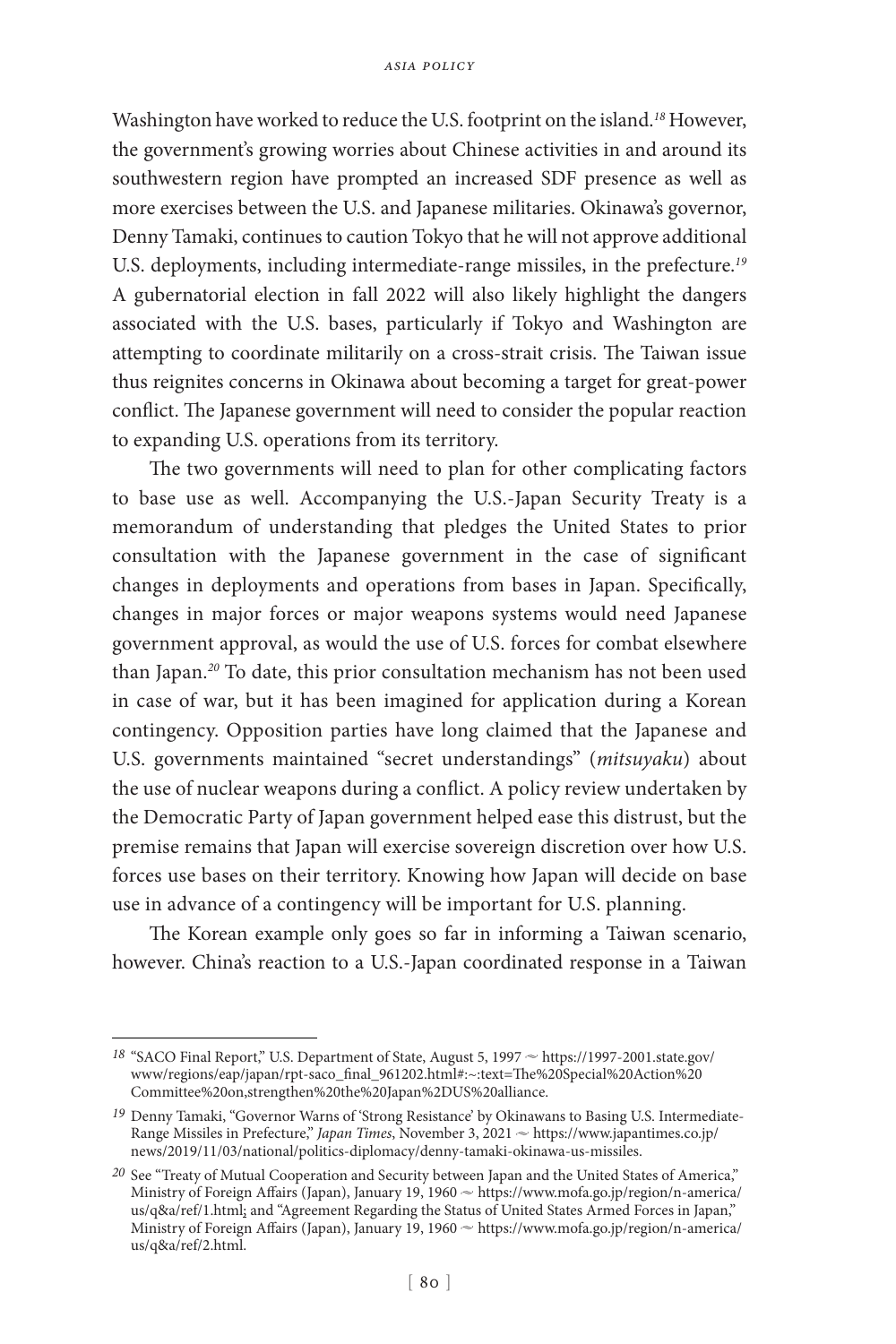contingency would likely be far different from its reaction to their response to a situation in North Korea. The risk to Japan of allowing the use of its territory for combat with China would be high, and a preemptive PRC attack on U.S. bases in Japan should not be ruled out. Thus, the scenario for the U.S.-Japan alliance would need to consider both the specific operational needs of a Taiwan contingency and a defense of Japan scenario. Active SDF engagement in supporting U.S. forces could invite direct aggression against Japan by the People's Liberation Army. Imagining how vertical or horizontal escalation by China could shape Japan's decision-making on base use will be integral to an alliance strategy. Political pressure to retain sovereign discretion could have a sobering impact on Japanese government thinking about prior approval for major military operations from its territory. An understanding with Tokyo regarding basing will be needed as the two governments consider the alliance's role in a Taiwan crisis.

### the impact of russia's invasion of ukraine

The newest and most complicated factor to take into consideration in a Taiwan contingency is Russia's invasion of Ukraine and how it might affect the United States and its allies in the Indo-Pacific. The differences between the two scenarios are considerable. But the fact of Russia's invasion and the Western response suggest already that this conflict will shape future global crises, including a potential clash between China and Taiwan.

### *Differences Abound*

Although it is tempting to try to see a parallel between this conflict and a potential Chinese use of force against Taiwan, differences outweigh similarities. China and Russia have independent national interests that shape decisions on the use of force. Yet the goals of Beijing and Moscow seemed to be increasingly aligned as they announced their desire to build a new international order at the Beijing Winter Olympics. Debate continues among China experts over just how much Xi Jinping understood Putin's ambitions in Ukraine.*<sup>21</sup>* Officials in the Biden administration noted that they had informed Beijing about Russia's

*<sup>21</sup>* See, for example, the excellent discussion in Evan Medeiros, Akio Takahara, and Mathieu Duchâtel, "China's Russia Strategy: The Ukraine Crisis and Beyond," moderated by Bonnie S. Glaser, German Marshall Fund of the United States, YouTube, March 17, 2022  $\sim$  https://www.youtube.com/ watch?v=IHGoYxzVLJs.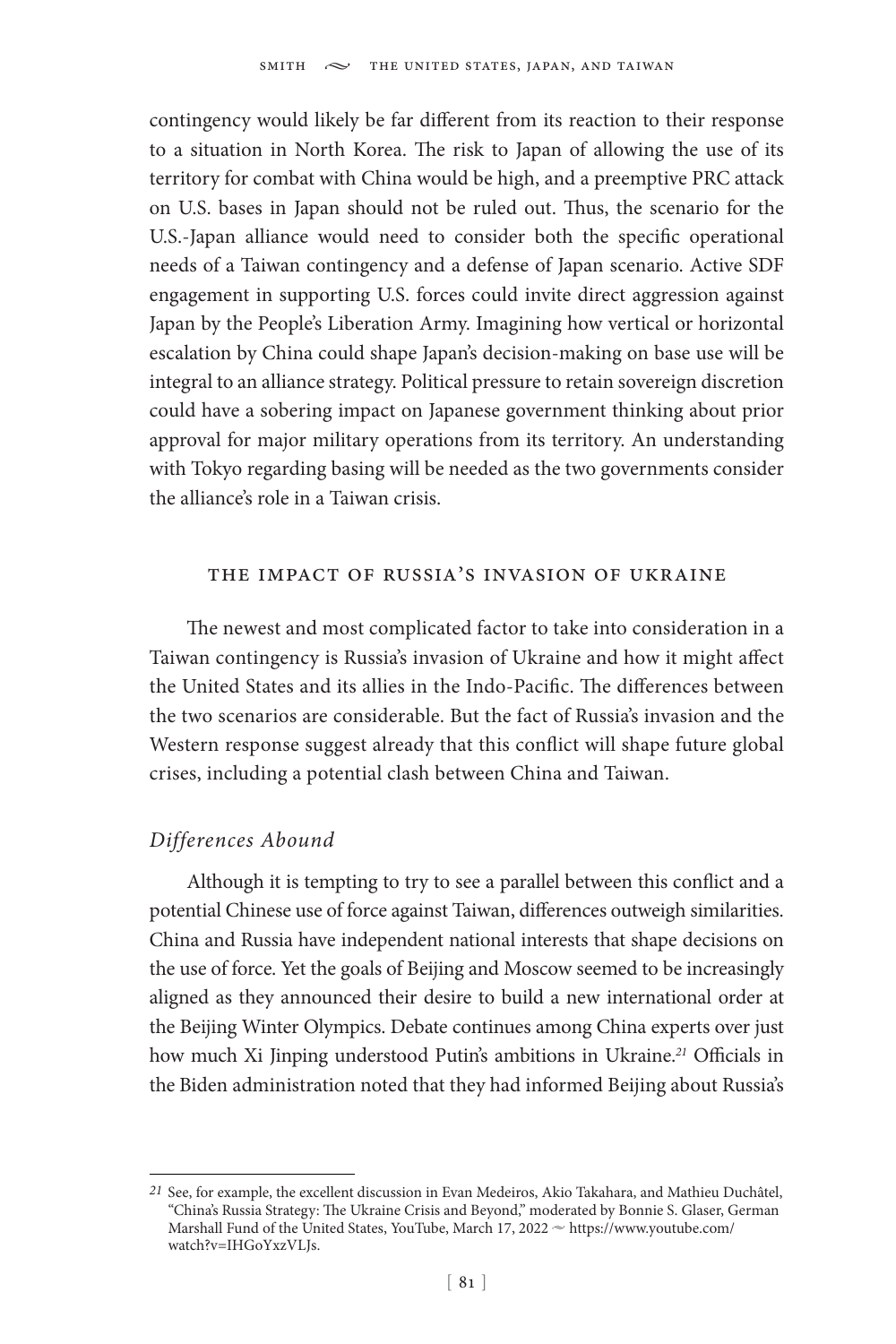troop buildup months before the invasion began.*<sup>22</sup>* Once the war started, U.S. national security adviser Jake Sullivan and others in the administration reported that Russia had asked China for economic and military aid, including drones, for its war in Ukraine.*<sup>23</sup>*

Equally important, Taiwan's status is not analogous to that of Ukraine, and the variables that might come into play only compound the complexity of comparison. Although a democracy, Taiwan is not a recognized sovereign state. In fact, it has long been formally recognized by the United States and Japan as a territory of China.*<sup>24</sup>* Second, as an island, Taiwan does not share a land border with China, making a conventional invasion far more challenging. Third, it is a highly integrated economic partner of China as well as the United States and Japan. Finally, although Taiwan may not have the Article 5 protections of U.S. treaty allies, through the Taiwan Relations Act the United States has played a direct role in ensuring the island's defenses.

Much depends on Washington's choices. In his first address after Russia's invasion of Ukraine began, Biden stated that U.S. forces would not be sent to Ukraine and would not play a role in its defense. But he also said that "the United States will defend every inch of NATO territory with the full force of American power,"*<sup>25</sup>* and the United States has stepped up its forces in some

*<sup>22</sup>* Edward Wong, "U.S. Officials Repeatedly Urged China to Help Avert War in Ukraine," *New York Times*, February 25, 2022  $\sim$  https://www.nytimes.com/2022/02/25/us/politics/us-china-russiaukraine.html.

*<sup>23</sup>* Jim Sciutto, Sam Fossum, Kaitlan Collins, and Kylie Atwood, "Russia Has Requested Military and Economic Assistance from China, U.S. Officials Say," CNN, March 14, 2022 ~ https://www.cnn. com/2022/03/13/politics/jake-sullivan-meeting-chinese-counterpart-ukraine/index.html.

*<sup>24</sup>* From the 1972 Shanghai Communiqué: "The United States acknowledges that all Chinese on either side of the Taiwan Strait maintain there is but one China and that Taiwan is a part of China. The United States Government does not challenge that position. It reaffirms its interest in a peaceful settlement of the Taiwan question by the Chinese themselves. With this prospect in mind, it affirms the ultimate objective of the withdrawal of all U.S. forces and military installations from Taiwan. In the meantime, it will progressively reduce its forces and military installations on Taiwan as the tension in the area diminishes." "Joint Statement Following Discussions with Leaders of the People's Republic of China," February 27, 1972, published in *Foreign Relations of the United States, 1969–1976, Volume XVII, China, 1969–1972*, ed. Steven E. Phillips and Edward C. Keefer, Document 203 (Washington, D.C., 2006)  $\sim$  https://history.state.gov/historicaldocuments/ frus1969-76v17/d203.

*<sup>25</sup>* Joe Biden, "Remarks by President Biden on Russia's Unprovoked and Unjustified Attack on Ukraine," White House, February 24, 2022  $\sim$  https://www.whitehouse.gov/briefing-room/ speeches-remarks/2022/02/24/remarks-by-president-biden-on-russias-unprovoked-andunjustified-attack-on-ukraine.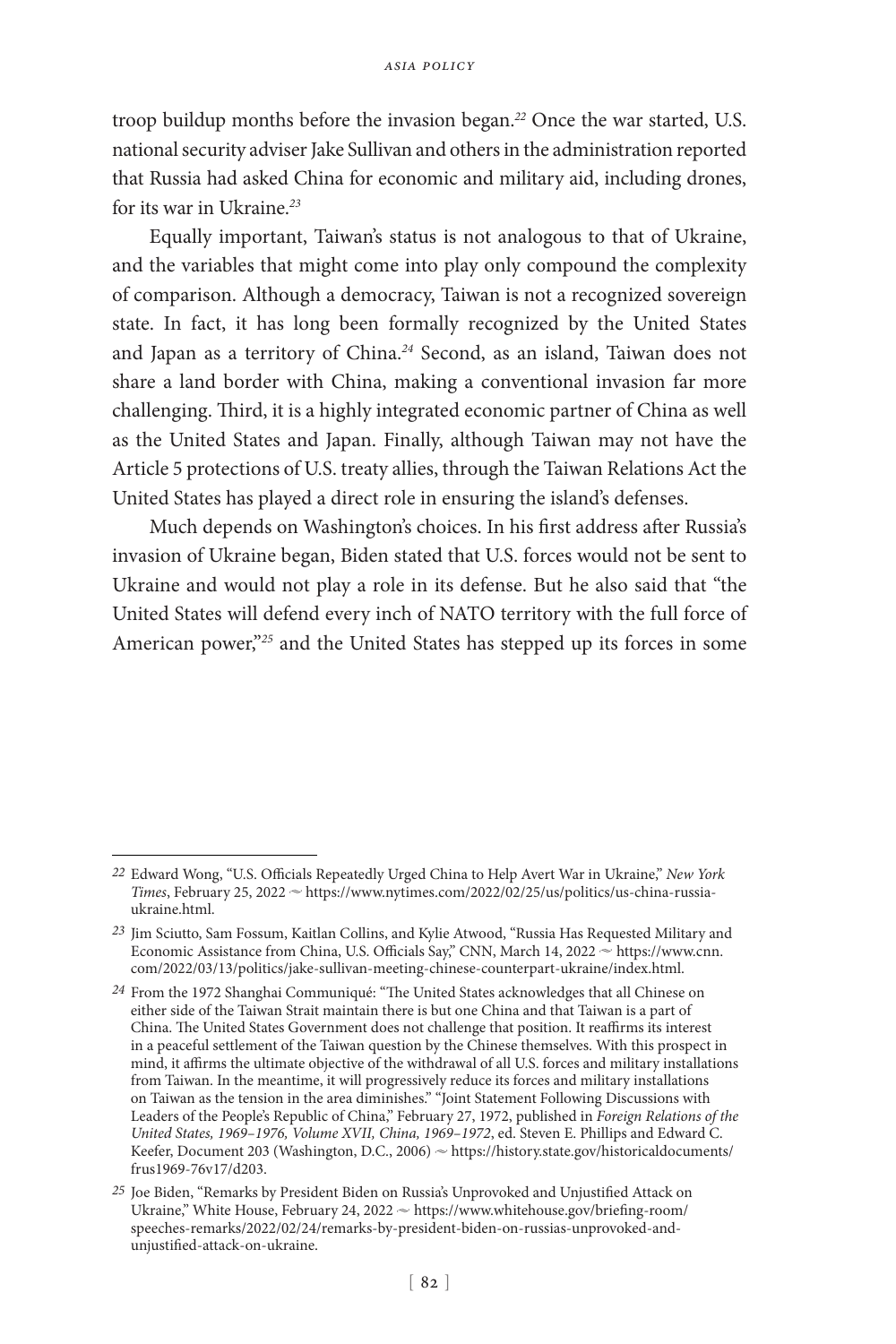NATO front-line states.*<sup>26</sup>* In contrast, the United States would be expected to play the primary role in the defense of Taiwan. Allies in the region will be looking to Washington and gauging their responses accordingly. Yet there is no single multilateral alliance framework in Asia to integrate a uniform response. Each ally will consider its role in a Taiwan crisis differently, and the domestic politics of each will shape their response. While the U.S.-Japan alliance would have a significant role in any conflict so close to Japan's territory, it is unclear what role, if any, the U.S.–Republic of Korea alliance would play in such a regional contingency. U.S. forces in South Korea are not configured for flexible use off the peninsula but rather to deter and, if necessary, defend against aggression by North Korea against the South. Further south, Australia's ability to contribute to sea lane defense as well as broader intelligence, surveillance, and reconnaissance operations in the western Pacific would undoubtedly be beneficial should a U.S.-led defense of Taiwan become necessary. Each allied capital would need to weigh the risks and benefits of military involvement in Taiwan's defense.

### *Conflict Escalation and the U.S.-Japan Alliance*

Two dimensions of the Ukraine conflict could have a bearing on Japan's assessment. First, Putin's use of nuclear coercion raises important political questions about U.S. thinking regarding controlling escalation, both vertical and horizontal, during the war. As Russian military action against Ukraine began, Biden drew a clear line between U.S. treaty allies that have a codified promise that U.S. military power, including nuclear weapons, will be used on their behalf and nontreaty allies that have received no such commitment. Not only did this exclude U.S. direct military assistance, but it also precluded a role for NATO. As the invasion proceeded, however, and Ukrainians came under increasing fire, many in Europe and the United States began to call for greater military aid for Ukraine. When Poland offered to give its aging MiG fighters to Ukraine in return for new F-16s from the United States, the

*<sup>26</sup>* The U.S. Department of Defense has been reluctant to provide information on troop movements to NATO allies in response to the Russian invasion of Ukraine. However, a Pentagon spokesperson noted that 7,000 personnel have bolstered NATO's in-region defenses, and an additional 500 were sent in support of front-line NATO allies. See John F. Kirby, U.S. Department of Defense, Press Briefing, March 7, 2022 ~ https://www.defense.gov/News/Transcripts/Transcript/Article/2958302/ pentagon-press-secretary-john-f-kirby-holds-a-press-briefing-march-7-2022. On March 14, the Department of Defense clarified that despite Russian missile strikes near the Ukraine-Poland border, the United States would not at this time augment the 8,750 U.S. forces currently in Poland. See Caitlin Doornbos, "No Changes Expected for U.S. Troops in Poland despite Russian Missile Strikes Near Ukraine-Polish Border," Stars and Stripes, March 14, 2022  $\sim$  https://www.stripes.com/ theaters/europe/2022-03-14/ukraine-russia-war-missile-strikes-us-troops-poland-5343711.html.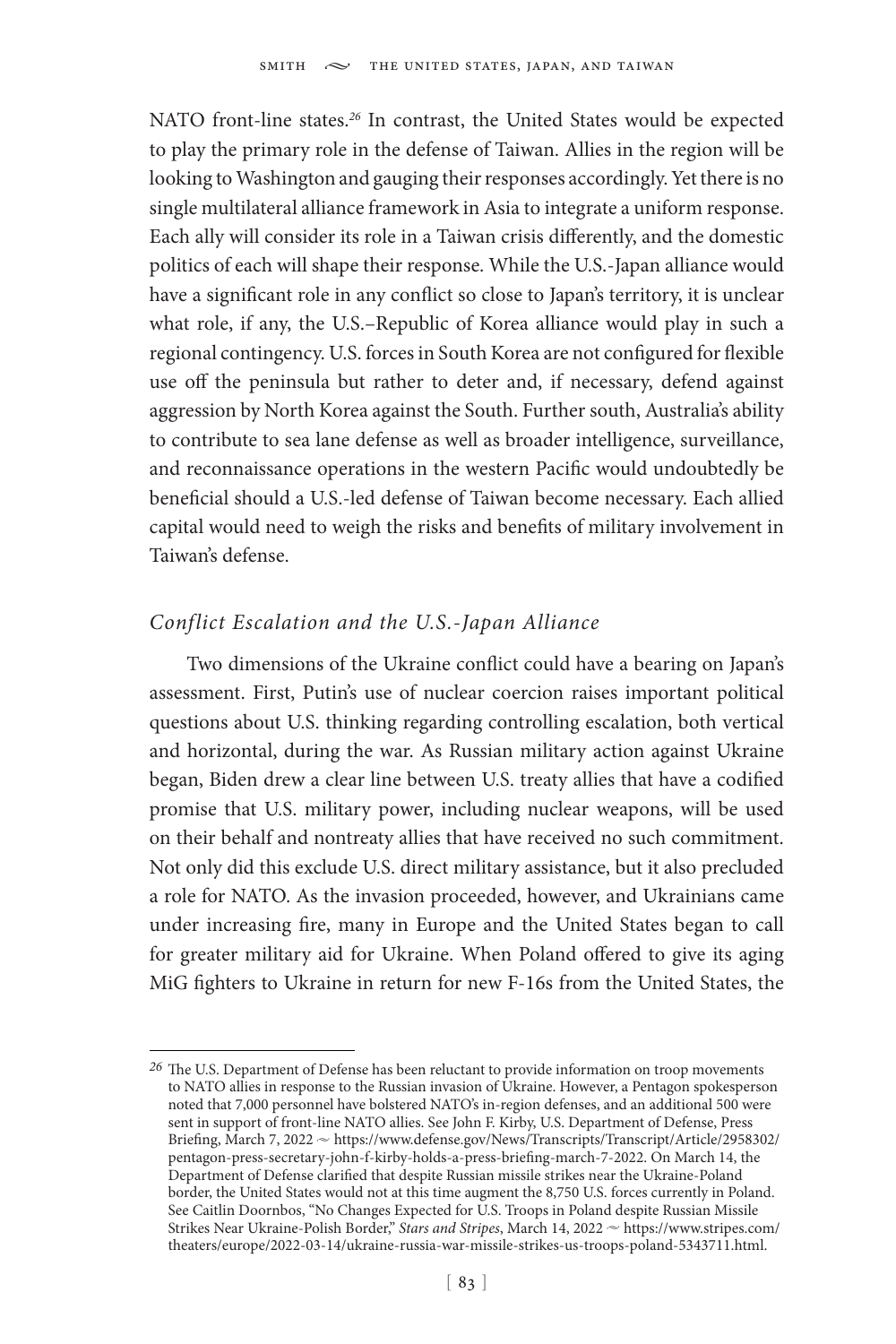Department of Defense rejected that offer, stating that "the decision about whether to transfer Polish-owned planes to Ukraine is ultimately one for the Polish government."*<sup>27</sup>* Ukrainian president Volodymyr Zelensky has called for a no-fly zone over Ukraine as negotiations over humanitarian corridors for evacuating the country's southern cities failed to protect residents trying to flee. Again, the Biden administration has stated that it would not participate in air defenses as that would raise the specter of direct conflict with Russia or an escalation to nuclear war. To be sure, the United States is providing considerable military assistance to Ukraine. On the same day that Zelensky spoke to the U.S. Congress, Biden also announced \$1 billion in additional assistance to Ukraine's defenses.*<sup>28</sup>* The humanitarian crisis in Ukraine has created deep public empathy and difficult politics for the Biden administration. The longer the conflict lasts, the greater this political pressure could become.

What kind of action will the United States take in the context of war? U.S. allies in Asia are watching this carefully. The United States continues to respond to Putin's intimation that he would escalate the conflict should NATO forces become involved. Moscow seeks to deter U.S. direct intervention in, and even material support for, Ukraine, while Washington seeks to preempt any chance of conflict between the two nuclear powers by refusing to engage. To be sure, other wars may have involved this kind of signaling, but rarely has it been so public, nor has one side so explicitly used nuclear risk to achieve its own war aims. How the United States can help Ukraine without giving Putin an opening for escalation is surely a daily calculation for U.S. policy planners.

But it is also a conversation for and among U.S. allies. Those states bordering Ukraine feel the pressure both to help sustain Zelensky and his forces and to prepare in case Putin decides to take the war to NATO. On March 15, the leaders of the Baltic States, NATO's newest members, visited Kyiv to meet with the Ukrainian leader. Poland, as well as other European Union

*<sup>27</sup>* "Statement by Pentagon Press Secretary John F. Kirby on Security Assistance to Ukraine," U.S. Department of Defense, Press Release, March 8, 2022 ~ https://www.defense.gov/News/Releases/ Release/Article/2960180/statement-by-pentagon-press-secretary-john-f-kirby-on-securityassistance-to-uk.

<sup>&</sup>lt;sup>28</sup> "Fact Sheet on U.S. Security Assistance for Ukraine," White House, March 16, 2022  $\sim$ https://www.whitehouse.gov/briefing-room/statements-releases/2022/03/16/fact-sheet-onu-s-security-assistance-for-ukraine. For a video of Zelensky's address to a joint session of Congress, see "Ukraine President Zelenskyy's Full Address to U.S. Congress," NBC, March 16, 2022, available at https://www.youtube.com/watch?v=TETSeOjRUp0. This appeal has been made to a variety of democratic governments, including the United Kingdom's parliament, Canada's parliament, and the German parliament. Japan, too, hosted the Ukrainian president for a virtual address to the Diet in late March. Office of the President of Ukraine, "Speech by President of Ukraine Volodymyr Zelenskyy in the Parliament of Japan," Office of the President of Ukraine, March 23, 2022  $\sim$  https://www.president.gov.ua/en/news/ promova-prezidenta-ukrayini-volodimira-zelenskogo-v-parlamen-73769.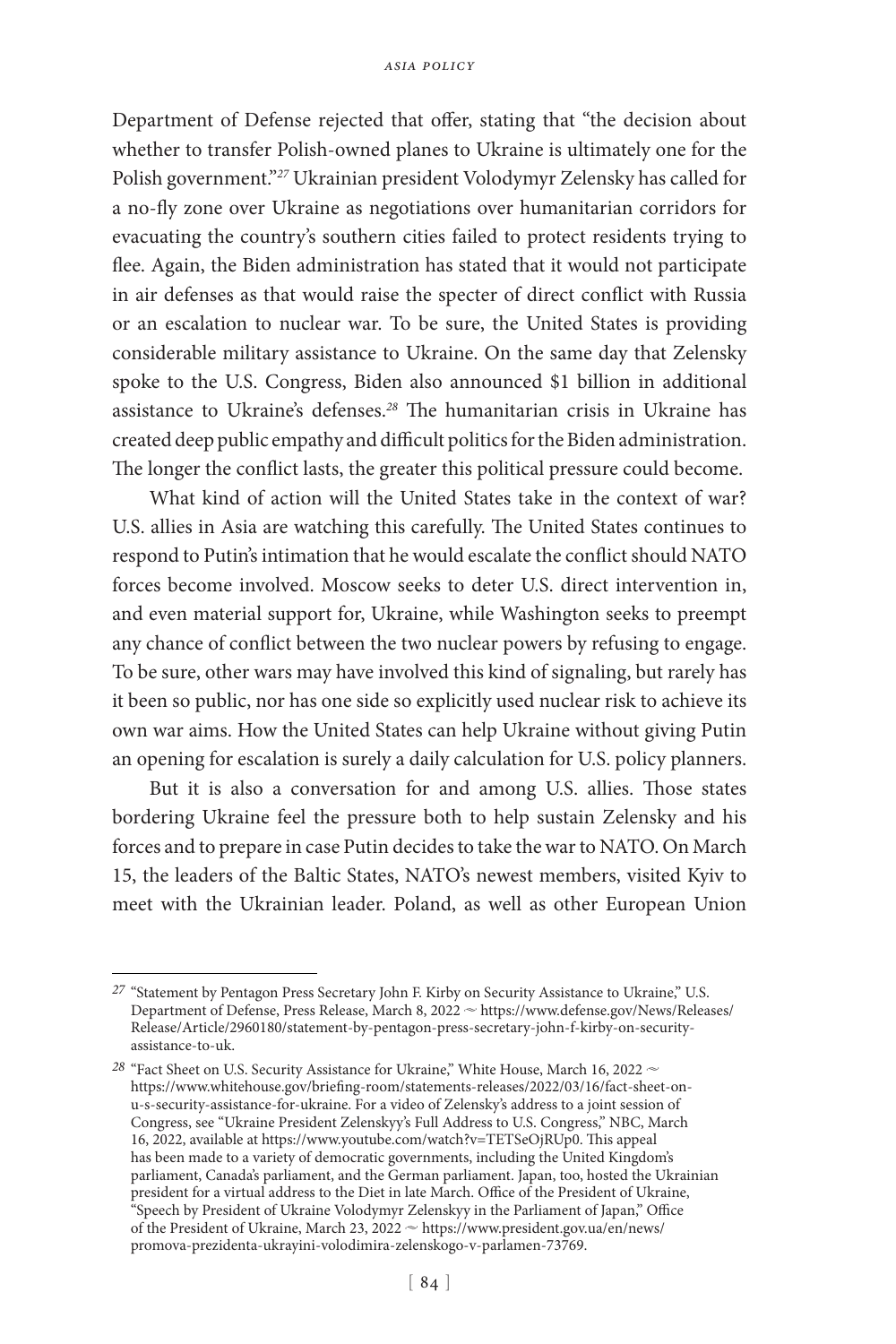states, is admitting fleeing Ukrainian civilians and offering them housing and support. The Czech Republic has provided Ukraine with tanks. Biden traveled to Brussels to reiterate the U.S. commitment to NATO's defenses as well as to emphasize the global consequences of Putin's aggression. In addition to stating "we are united in our resolve to counter Russia's attempts to destroy the foundations of international security and stability," the NATO leaders called on "all states, including the People's Republic of China (PRC), to uphold the international order including the principles of sovereignty and territorial integrity, as enshrined in the UN Charter, to abstain from supporting Russia's war effort in any way, and to refrain from any action that helps Russia circumvent sanctions."*<sup>29</sup>*

Japan has also played a visible role in the international response to Russia's invasion of Ukraine. A G-7 leaders meeting was convened, which included Japanese prime minister Fumio Kishida. And in a follow-on meeting of NATO foreign ministers, Japan was invited to join as a NATO "partner." Foreign Minister Yoshimasa Hayashi also visited Poland to offer assistance for Ukrainians fleeing the war. Japan has worked hard to keep pace with European nations, sending material assistance to Ukraine, providing a venue for Zelensky to speak to the Japanese parliament, offering aid to nations that border Ukraine, and admitting Ukrainians who seek refuge. Kishida's framing of Japanese cooperation with the United States and European nations has been clear from the start: Russia's invasion is a violation of the rule of law and thus affects all nations. It is a systemic threat to the postwar order that Japan relies on for its own security and prosperity. Japan's engagement thus is an investment in a possible future scenario in the Indo-Pacific that would require a coordinated and concerted response to the use of force to change the status quo.

A final question is how public opinion would shape regional attitudes toward Taiwan. Initial polling suggests that more people in the United States support a direct role in responding should China invade Taiwan.*<sup>30</sup>* There is no such clarity in Japanese polling, but public attitudes toward China continue to reveal distrust and uneasiness.*<sup>31</sup>* Interestingly, a recent poll taken in Australia

<sup>&</sup>lt;sup>29</sup> "Statement by NATO Heads of State and Government," NATO, Press Release, March 24, 2022  $\sim$ https://www.nato.int/cps/en/natohq/official\_texts\_193719.htm.

*<sup>30</sup>* See Dina Smeltz and Craig Kafura, "For First Time, Half of Americans Favor Defending Taiwan If China Invades," Chicago Council on Global Affairs, August  $2021 \approx$  https://www. thechicagocouncil.org/sites/default/files/2021-08/2021%20Taiwan%20Brief.pdf.

*<sup>31</sup>* The lack of diplomatic contact during the pandemic has only increased this sense of unease. See the Genron NPO, "Japan-China Public Opinion Survey 2021," October 2021  $\sim$  https://www.genronnpo.net/en/pp/docs/211025.pdf.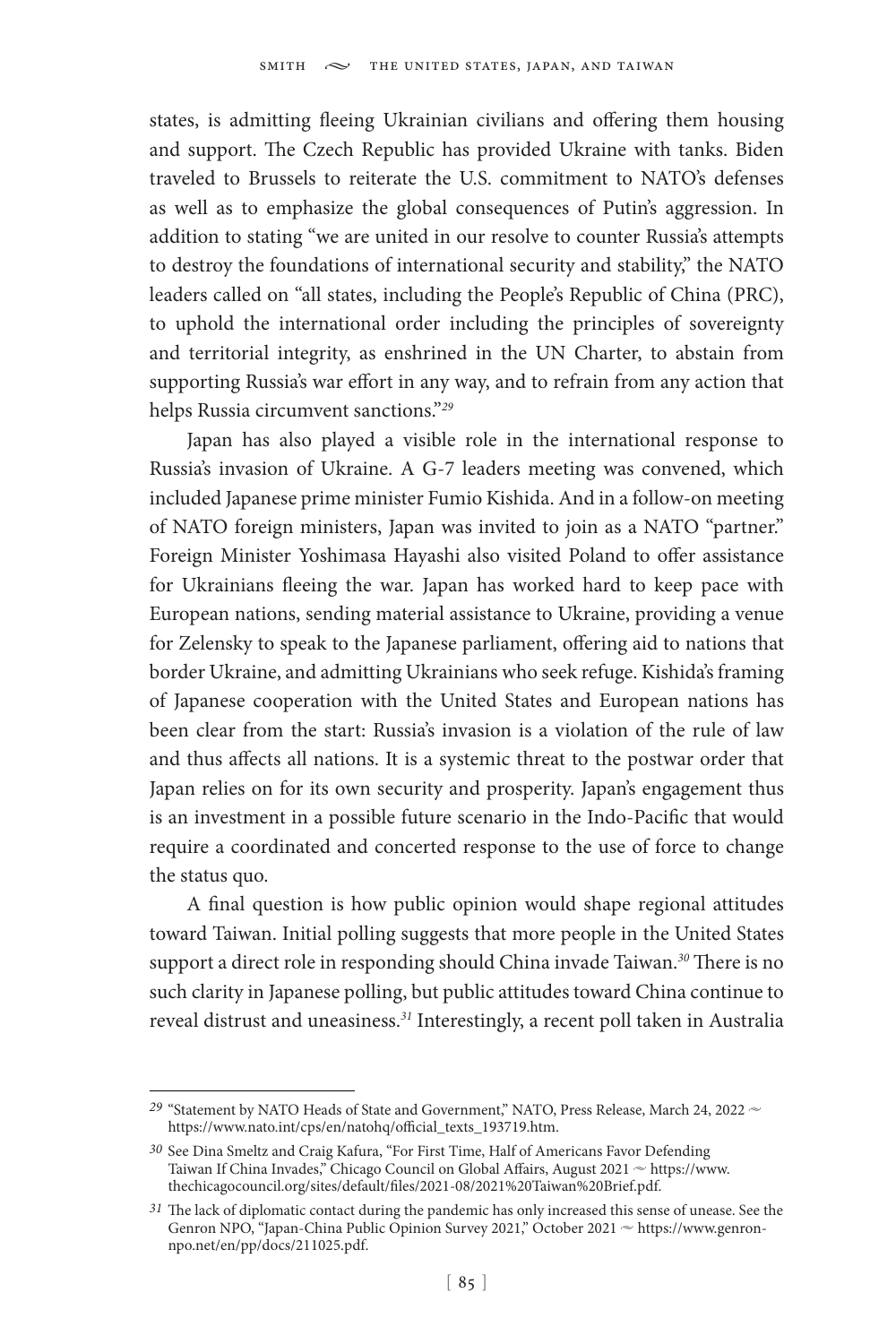revealed that despite the fact that their government only recognizes one China diplomatically, most Australians view Taiwan as an independent nation, and 67% said Australia should "do something" if China were to invade.*<sup>32</sup>*

### *The Role of Sanctions*

The second dimension of the Russian invasion that draws Indo-Pacific attention is the use of sanctions to punish the aggressor. As a member of the G-7, Japan has been the most forward leaning among the Indo-Pacific nations on the use of economic sanctions against Russia.*<sup>33</sup>* Tokyo aligned itself quickly with the United States and European nations and has matched their pace as sanctions were ratcheted up on Russia. Moreover, when Russian brutality was revealed as forces left the outskirts of Kyiv, Japan joined in condemning such behavior as "war crimes." By April 12, Japan had imposed a comprehensive menu of economic sanctions on Russia. Financial sanctions on Russian banks, individuals, and the export of goods largely followed the evolving list of sanctions prepared by the G-7. In addition, the Kishida cabinet early on promised aid to Ukraine, which began as loans and humanitarian assistance and evolved into sending SDF protective gear and refugee relief for those who fled to neighboring countries.*<sup>34</sup>* With the allegations of Russian war crimes, Kishida announced that Japan would cut back its imports of Russian coal.

Thus, the G-7 rather than the UN Security Council has become the most effective conduit for a unified Western response. It has proved to be a comfortable setting for Japan to expand its use of sanctions in a multilateral setting. In contrast to the Russian annexation of Crimea in 2014, the Kishida cabinet moved early to sanction Russian aggression and has been able to expand those sanctions because of strong popular sympathy for the Ukrainian people's plight. Media reports of private donations to Ukraine as well as individuals signing up to fight in Ukraine revealed a surprising shift in the tenor of public sentiment. The enactment of financial and trade sanctions on this scale in response to the use of force is unprecedented in the postwar era and demonstrates a remarkable unity of purpose among the United States, Europe, and Japan.

*<sup>32</sup>* Anthony Galloway, "Most Australians Regard Taiwan as a Sovereign State," *Sydney Morning Herald*, April 9, 2022 ~ https://www.smh.com.au/politics/federal/most-australians-regard-taiwan-as-asovereign-state-20220408-p5abz4.html.

*<sup>33</sup>* Other U.S. allies and partners in the Indo-Pacific have joined in sanctioning Russia. Australia and South Korea have gradually expanded the list of individuals and organizations on their sanctions lists, and Singapore has also announced sanctions.

*<sup>34</sup>* For the full range of Japan's sanctions on Russia and Belarus as well as aid to Ukraine to date, see Government of Japan, "Japan Stands with Ukraine," April 11, 2022  $\sim$  https://japan.kantei.go.jp/ ongoingtopics/pdf/jp\_stands\_with\_ukraine\_eng.pdf.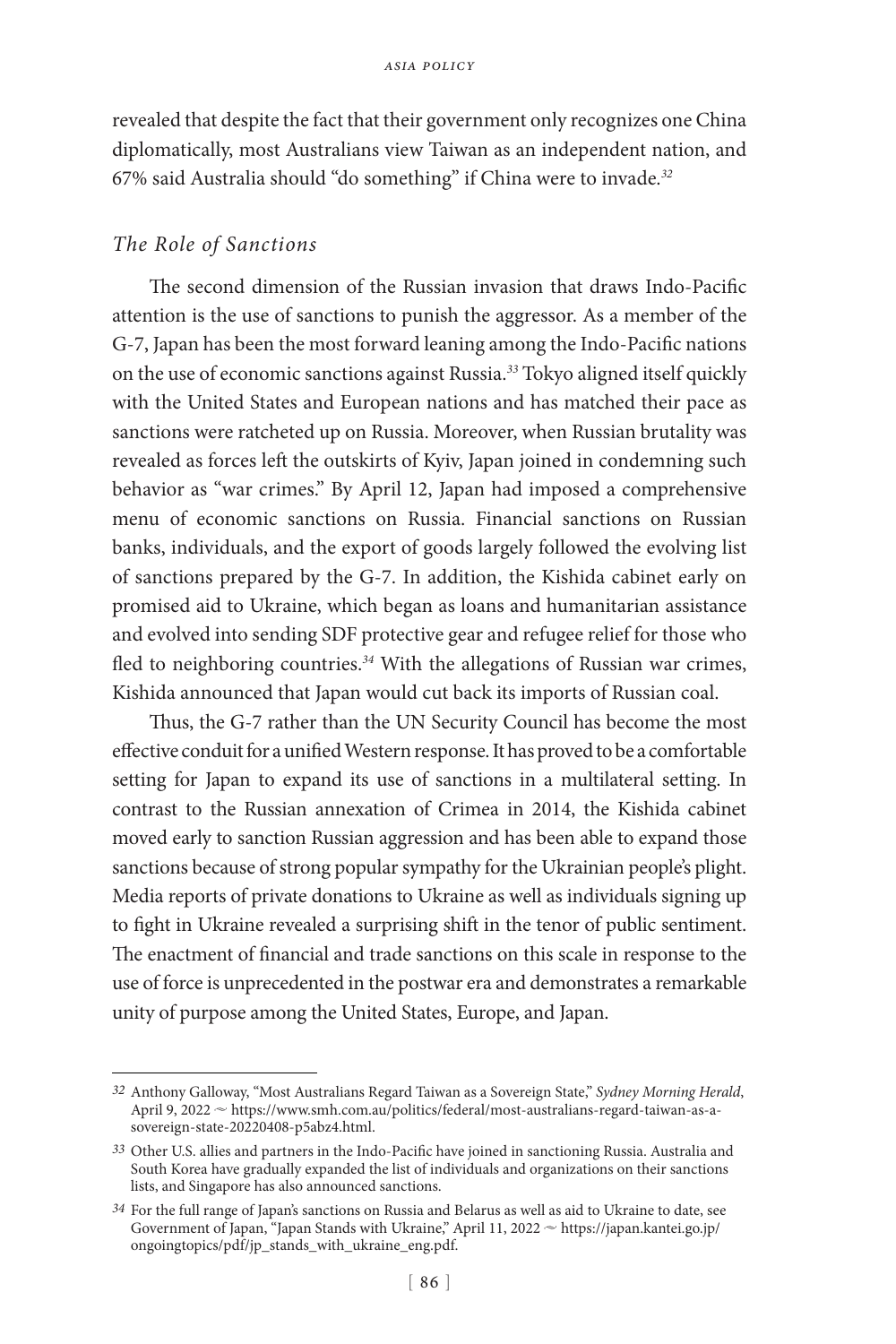Yet it is unclear whether this type of response could be effectively mobilized against China. Punishing individuals and organizations may not entail a higher cost, but financial sanction of the central bank of the world's second-largest economy (with an estimated \$15.47 trillion GDP) is not the same as refusing transactions with the world's twelfth-largest economy (estimated \$1.67 trillion GDP).*<sup>35</sup>* A similar package of sanctions imposed on the PRC would have ripple effects across the global economy. Unlike Russia, China holds a considerable share of U.S. debt and provides capital for investment worldwide. The scale of the Chinese economy, and the degree to which Western nations are entwined with it, would likely temper U.S. and allied appetites for an abrupt end to trade. U.S. trade with China in 2021 was \$657 billion, compared to only \$36 billion with Russia.*<sup>36</sup>* Similarly, Japan's trade with China is more than ten times that with Russia: \$322 billion and \$20 billion, respectively.*<sup>37</sup>* Even Europe, which has the deepest trade ties with Russia (\$274 billion in 2021), would pause at ending \$769 billion in annual trade with China.*<sup>38</sup>* Thus, China's economic influence around the globe might temper the use of economic sanctions. Nonetheless, Beijing might be dissuaded from the use of force if it thought a similar Western coalition could be built in response to an invasion of Taiwan.

### *A Russia-China Axis?*

The full extent of China's support for Putin's war remains to be seen. The joint announcement of the Russian and Chinese presidents on February 4 of a "no limits" friendship looks far more menacing in the wake of Russia's Ukraine invasion.*<sup>39</sup>* For some this joint statement suggests a concerted aim of overthrowing the U.S.-led postwar order. Others observe that Xi Jinping may have made a significant strategic error with the statement by appearing to endorse Putin's ambitions in Ukraine. Of late, there have been some small signals that China may be weighing its options carefully. In a widely circulated

<sup>35</sup> World Population Review for 2022, "GDP Ranked by Country 2022"  $\sim$  https://worldpopulationreview. com/countries/countries-by-gdp.

<sup>36</sup> U.S. Census Bureau, "Foreign Trade"  $\sim$  https://www.census.gov/foreign-trade/index.html.

<sup>&</sup>lt;sup>37</sup> Ministry of Finance (Japan), "Trade Statistics of Japan" ~ https://www.customs.go.jp/toukei/srch/ indexe.htm.

<sup>38</sup> European Commission, "International Trade in Goods—A Statistical Picture," Eurostat ~ https:// ec.europa.eu/eurostat/statistics-explained/index.php?title=International\_trade\_in\_goods\_-\_a\_ statistical\_picture.

*<sup>39</sup>* "Joint Statement of the Russian Federation and the People's Republic of China on the International Relations Entering a New Era and the Global Sustainable Development," Kremlin, February 4, 2022  $\sim$  http://en.kremlin.ru/supplement/5770.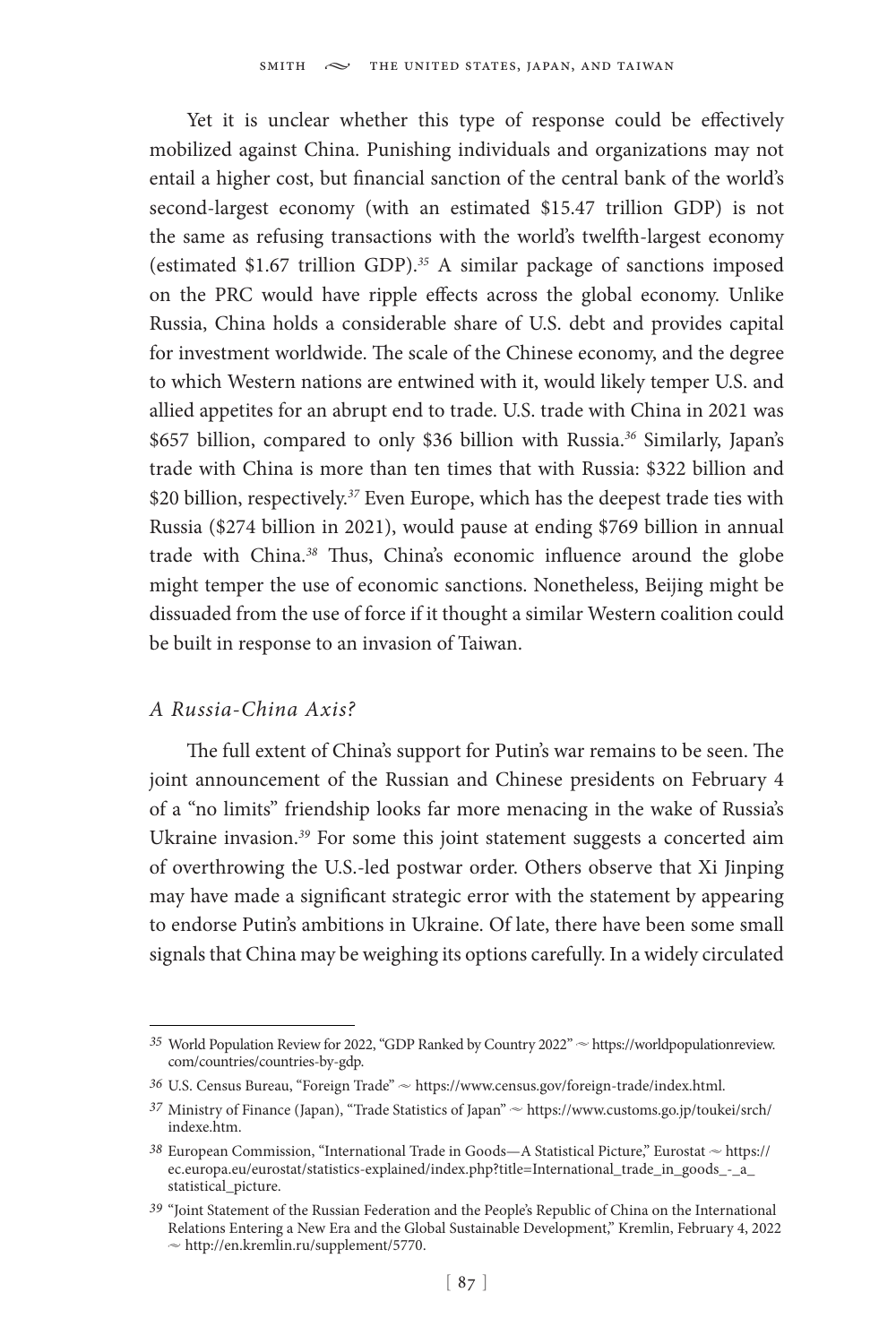essay, a leading establishment academic argued that China's national interests diverge from Russia's and that supporting Moscow's war on Ukraine would be costly to those interests.*<sup>40</sup>* In an op-ed in the *Washington Post*, China's ambassador to the United States, Qin Gang, made explicit Chinese views on the war in Ukraine and denied reports that China would provide military assistance to Russia, saying they were "disinformation." But notably, Qin also addressed the parallels being drawn between Ukraine and Taiwan:

> Some people are linking Taiwan and Ukraine to play up the risks of a conflict in the Taiwan Strait. This is a mistake. These are totally different things. Ukraine is a sovereign state, while Taiwan is an inseparable part of China's territory. The Taiwan question is a Chinese internal affair. It does not make sense for people to emphasize the principle of sovereignty in Ukraine while hurting China's sovereignty and territorial integrity in Taiwan. The future of Taiwan lies in peaceful development of cross-Strait relations and the reunification of China. We are committed to peaceful reunification, but we also retain all options to curb "Taiwan independence." We hope the United States earnestly abides by the one-China principle and does not support "Taiwan independence" separatism in any form. To ensure long-term peace and stability across the Taiwan Strait, China and the United States must work together to contain "Taiwan independence."*<sup>41</sup>*

In talks with Chinese leaders, the Biden administration pointed out the costs of PRC assistance to Russia, especially military assistance. U.S. national security adviser Jake Sullivan met with Chinese state councilor Yang Jiechi, and Biden spoke virtually with Xi.*<sup>42</sup>* The White House readout of the Biden-Xi conversation emphasized a similar message on the part of the president but contained no indication that progress had been made in gaining a Chinese

*<sup>40</sup>* Hu Wei, "Possible Outcomes of the Russo-Ukrainian War and China's Choice," U.S.-China Perceptions Monitor, March 12, 2022  $\sim$  https://uscnpm.org/2022/03/12/hu-wei-russia-ukrainewar-china-choice.

*<sup>41</sup>* Qin Gang, "Chinese Ambassador: Where We Stand on Ukraine," *Washington Post*, March 15, 2022  $\sim$  https://www.washingtonpost.com/opinions/2022/03/15/china-ambassador-us-where-we-standin-ukraine.

*<sup>42</sup>* While scheduled months in advance, the March 14 meeting between Sullivan and Yang was widely seen as an opportunity for U.S. officials to discuss China's stance on the conflict with their Chinese counterparts. See, for example, Phelim Kine, "Jake Sullivan and China's Yang Jiechi to Discuss Russia-Ukraine on Monday," *Politico*, March 13, 2022  $\sim$  https://www.politico.com/ news/2022/03/13/jake-sullivan-china-yang-jiechi-russia-ukraine-00016831. The White House readout after the meeting was cryptic but noted "substantial discussion of Russia's war against Ukraine." "Readout of National Security Advisor Jake Sullivan's Meeting with Politburo Member Yang Jiechi," White House, Press Release, March 14, 2022  $\sim$  https://www.whitehouse.gov/briefingroom/statements-releases/2022/03/14/readout-of-national-security-advisor-jake-sullivansmeeting-with-politburo-member-yang-jiechi-2.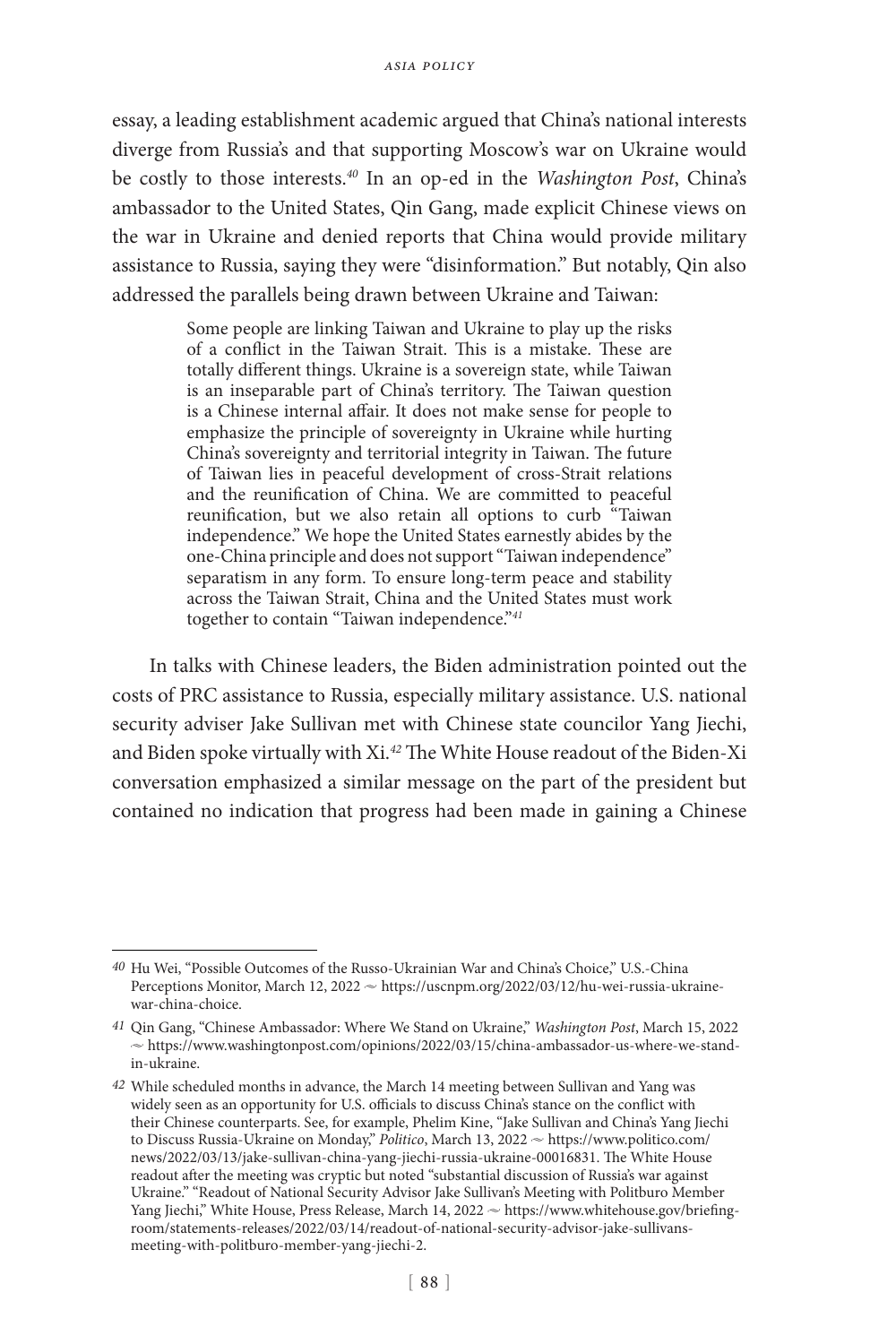commitment to cooperate in ending the war.*<sup>43</sup>* China's calculations on Russia's actions will undoubtedly shape how the U.S. and Japanese governments view the possibility of conflict in the Indo-Pacific. Equally important, should Beijing team up with Moscow in the prosecution of this war, popular antipathy toward China and the Chinese people will grow in the United States, Europe, and Japan as well as among many of China's other neighbors.

Ultimately, lessons of what worked and what did not work in deterring escalation and in shaping a new postwar European order will be gleaned from how this war ends. What happens to the Ukrainian people and to the sovereignty of Ukraine will shape attitudes about the success or failure of the Western response. But allies and adversaries alike will be gauging the efficacy of NATO, the EU, and the United States once the terms of the peace are determined. Already this war in Europe has raised some profound questions about the transatlantic alliance within Europe's major capitals. Across the Indo-Pacific, there is likewise a sense that the shift in the global balance of power is accelerating. Many across the region are attuned to the lessons China learns from this conflict, lessons about the health of U.S. alliances as well as about the pros and cons of the use of force. Distrust of China, already spreading, will only deepen if Beijing backs Putin's war. Without a clear PRC rejection of the use of force by Russia, skepticism about Beijing's own calculations on the benefits of the use of force in achieving unification with Taiwan could also grow.

### the russian invasion and the u.s.-japan alliance

Four important considerations for the United States and Japan to consider as they look ahead at maintaining peace across the Taiwan Strait emerge from the example of Russia's invasion. The first and most obvious is how to ensure that the status quo does not change by force. Diplomatically, this has been the premise of cross-strait relations. The PRC, the United States, Japan, and Taiwan have all accepted that if unification with the mainland were to occur, it should be the choice of the people of Taiwan. To ensure this, Taiwan's ability to defend itself must be a priority. Washington, of course, can and does help—in particular, by supplying weaponry and training under the Taiwan Relations Act. Japan has assiduously avoided the impression of

*<sup>43</sup>* "Readout of President Joseph R. Biden Jr. Call with President Xi Jinping of the People's Republic of China," White House, March 18, 2021  $\sim$  https://www.whitehouse.gov/briefing-room/statementsreleases/2022/03/18/readout-of-president-joseph-r-biden-jr-call-with-president-xi-jinping-of-thepeoples-republic-of-china-2.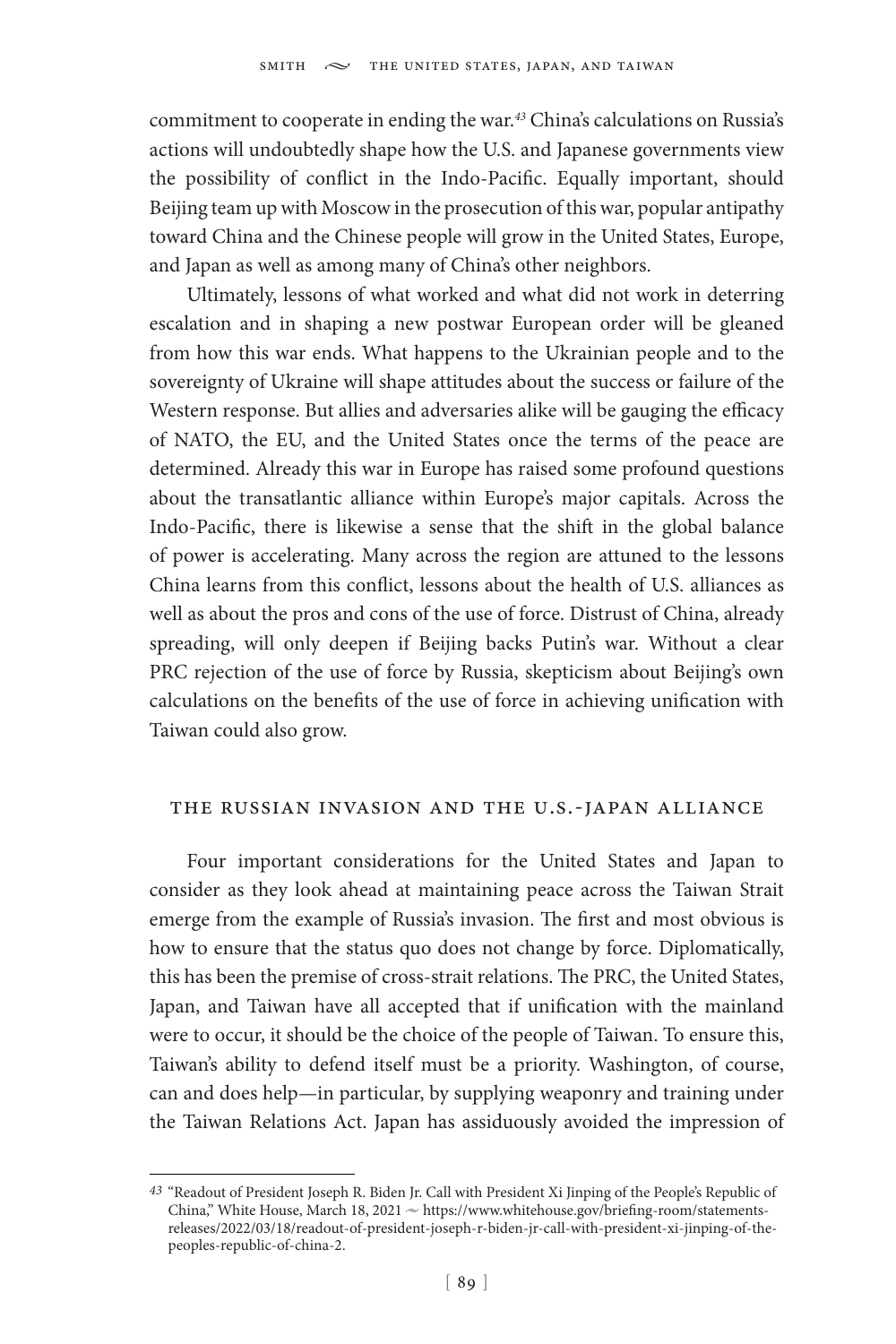any military engagement with Taiwan. Trilateral peacetime missions that include U.S. and Japanese forces in operation with Taiwanese forces might be helpful. Maritime law enforcement, disaster preparedness training, and other humanitarian exercises could be considered.

Washington and Tokyo together must also ensure sufficient capabilities to demonstrate the possible consequences of a use of force across the Taiwan Strait. Congress has backed the Department of Defense's Pacific Deterrence Initiative aimed at improving regional military posture, and the United States increasingly collaborates in space and cyber operations with its regional allies.*<sup>44</sup>* For many, the worry is that the United States will be distracted from its Indo-Pacific focus by the Russian invasion of Ukraine, and that resources will now be directed to Europe instead of Asia. More than ever, Washington will have to signal that it is willing and able to assure its commitments in both parts of the globe. But the United States will also look to its regional allies for greater military investment. Like South Korea, Japan will need to continue to boost its military capabilities, including long-term indigenous defense technologies, to ensure that its defenses are sufficient. The missile threat persists in Northeast Asia, and Japan's ability to deter such an attack is crucial. Expanding the reach of Japan's offshore defenses as well as devising a longer-range strike capability could fill that gap. Similarly, politicians in the LDP are arguing that Japan should aspire to military investments of the same share of GDP as NATO allies. Practically speaking, however, moving the needle from roughly 1% of GDP to 2% would require a massive adjustment in Japan's national budget and is unlikely to happen soon. The political aim of limiting spending to 1% of GDP has been used as an informal assurance of Japan's limited military aims, but today a different signal might be in order. In 2021, defense spending neared 1.3% of GDP after a year-end supplemental budget was added.*<sup>45</sup>* While no new legislation would be needed to boost Japan's defense spending, the Diet would need to approve any reallocation of the budget toward the military.

After Russia's invasion, German chancellor Olaf Scholtz's speech proclaiming that Germany now must change its long-standing reluctance

*<sup>44</sup>* Andrew V. Eversden, "Pacific Deterrence Initiative Gets \$2.1 Billion Boost in Final NDAA," Breaking Defense, December 7, 2021  $\sim$  https://breakingdefense.com/2021/12/pacific-deterrenceinitiative-gets-2-1-billion-boost-in-final-ndaa.

*<sup>45</sup>* The supplemental budget announced in December 2021 provided a significant boost to annual spending for the Japanese fiscal year that ended March 31, 2022. See Sebastien Roblin, "Japan to Surge \$6.8 Billion in Extra Military Spending Due to China, Taiwan, North Korea—and Covid," Forbes, November 30, 2021  $\sim$  https://www.forbes.com/sites/sebastienroblin/2021/11/30/ japan-may-surge-68-billion-in-extra-military-spending-due-to-china-taiwan-north-koreaandcovid/?sh=21a1b2c0738e.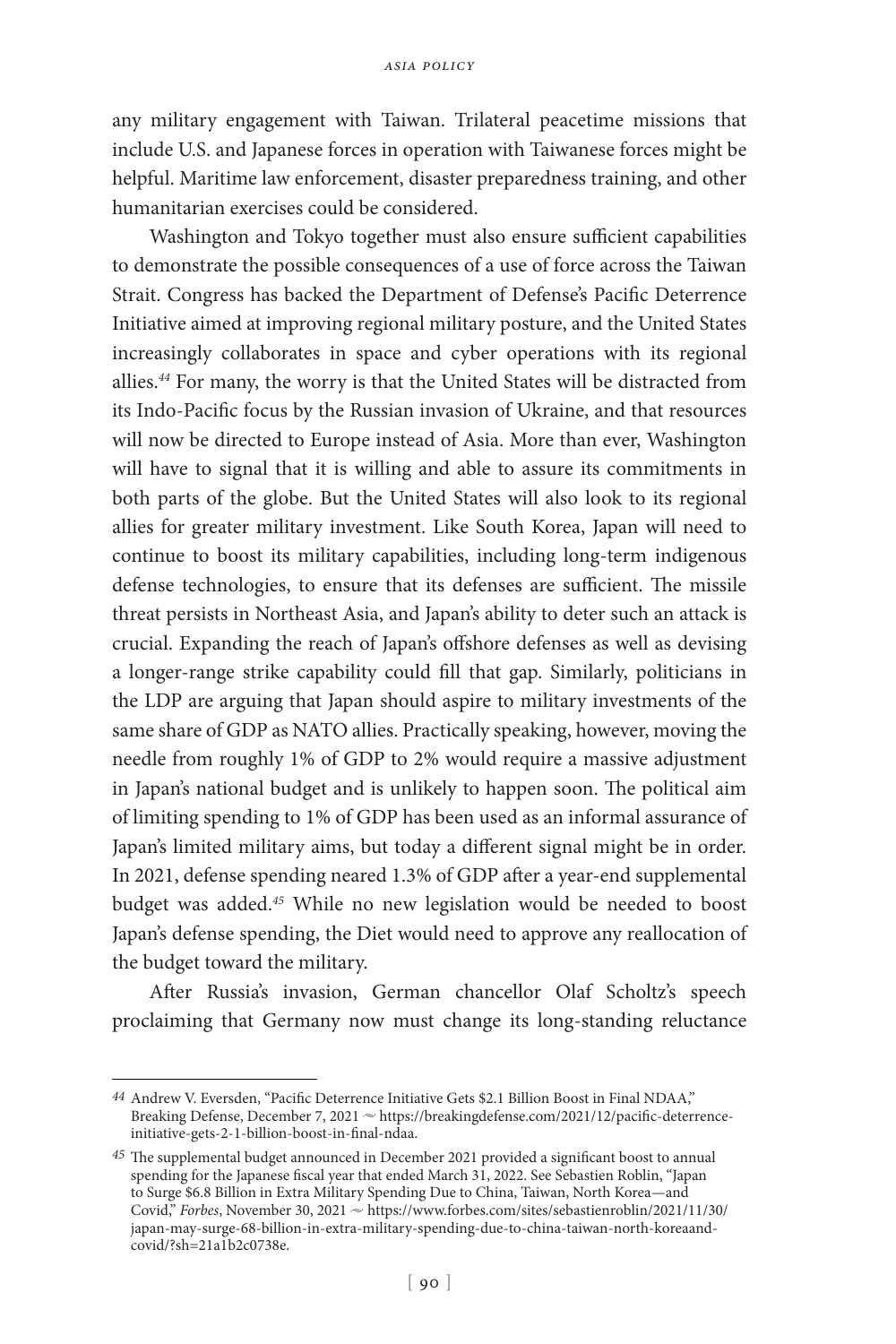to raise military spending has resonated in Tokyo. Hawks in the LDP have wanted to adjust defense spending for some time, and in last year's Lower House election the party included the aspiration of NATO's 2% goal to its platform. Kishida could consider moving the party's commitment to a greater share of defense investment from the LDP platform to the national policy agenda. This year's revision of the National Security Strategy and ten-year defense plan might offer just such an opportunity. Russia's invasion of Ukraine has become an accelerant for Japanese military reform.

Second, Washington and Tokyo must address nuclear risk not only in terms of their allied deterrence strategy but also as a possibility during a conflict. Since 2014, the two allies have had an ongoing dialogue on extended deterrence, deepening Japan's understanding of U.S. capabilities and management of the U.S. nuclear arsenal.*<sup>46</sup>* Deterrence by denial has become the guiding concept of the U.S.-Japan alliance for Japan's defenses. But talks have largely focused on strengthening extended deterrence prior to a conflict. How this understanding would be affected in a Taiwan scenario remains to be seen. Would assets needed for alliance deterrence be modified to suit the Taiwan contingency? How would an escalating conflict across the strait change thinking in Tokyo and Washington about the use of nuclear threat? Ukraine's experience has revealed that Russia is willing to use nuclear coercion to deter NATO involvement. Risking escalation to nuclear war crosses a threshold that the United States and its NATO allies thus far have been unwilling to cross. As noted above, Biden has been consistently clear that he will take no action that Putin could reasonably perceive as vertical or horizontal escalation. But as the Ukrainian conflict demonstrates, major-power war in the nuclear era creates a variety of escalatory risks.

Could China use this escalation tactic as well? China, too, could imply its willingness to escalate a military operation to the nuclear level to deter U.S. involvement. Japan is protected by Article 5 in the Treaty of Mutual Cooperation and Security, and this reassures Tokyo of a U.S. response. But it also raises the prospect of a Chinese attack on the U.S. homeland, playing on long-standing fears that U.S. citizens may not be willing to risk nuclear attack for a conflict elsewhere. China may also want to threaten Japan prior to a conflict and would likely play on the deep anti-nuclear sentiment of the Japanese people. Already, Chinese Communist Party media outlets have circulated a video showing Chinese nuclear attacks against Japan to rattle

*<sup>46</sup>* "Japan-U.S. Extended Deterrence Dialogue," Ministry of Foreign Affairs (Japan), Press Release, June 10, 2014  $\sim$  https://www.mofa.go.jp/press/release/press4e\_000295.html.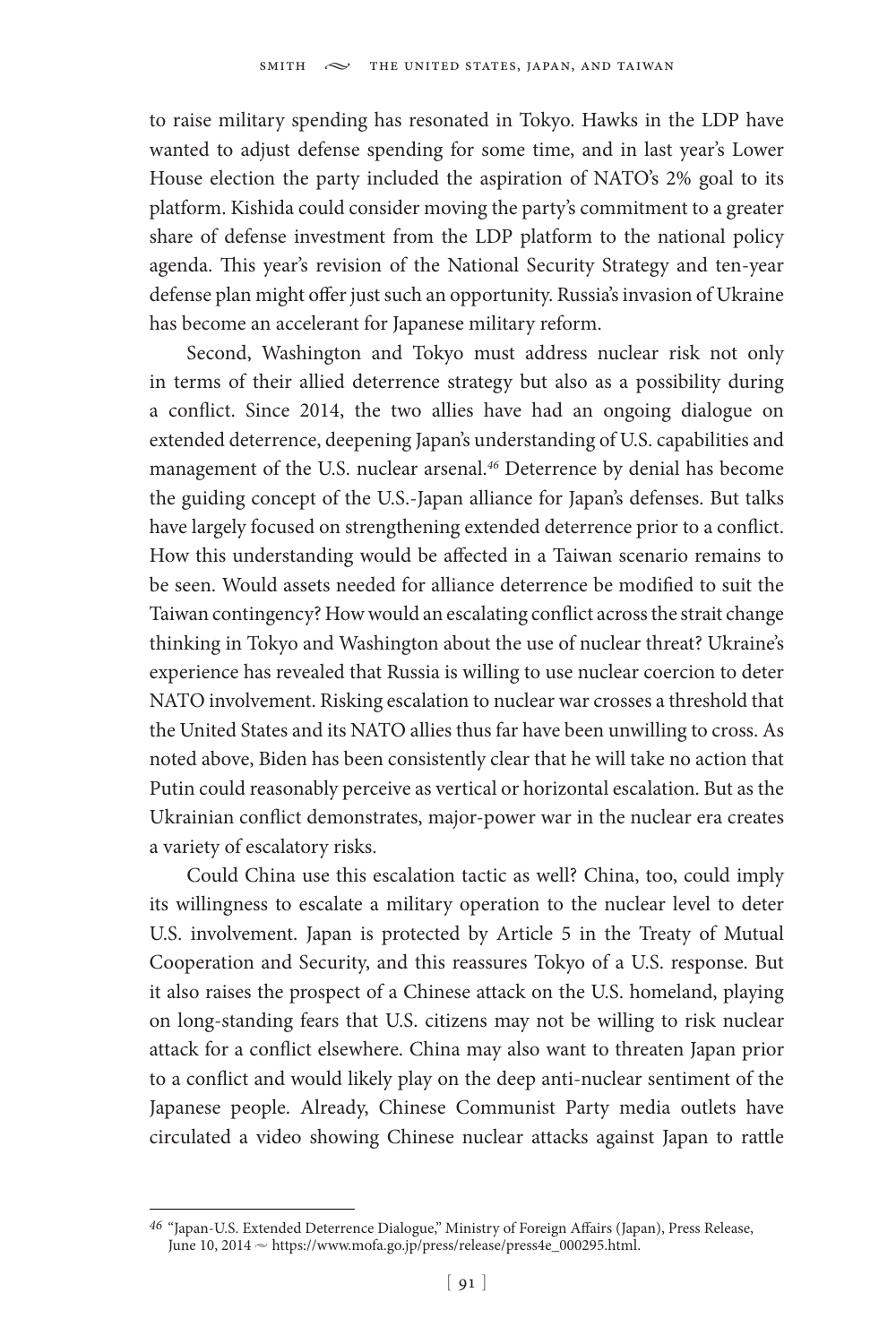Japanese calculations about its role in a cross-strait contingency.*<sup>47</sup>* But once a crisis erupts, and if Beijing sees war as unavoidable, then Japan's acquiescence in and support of a U.S. role in a Taiwan contingency could invite a preemptive strike against U.S. bases there. Developing an allied strategy for managing nuclear risk should be an important element of U.S.-Japan discussions over a potential Taiwan crisis.

Third, the United States and Japan must prepare to manage the economic fallout of the crisis. Should a crisis escalate to armed force, the economic ties between the West and China would be forcibly and abruptly severed, and an adjustment period to this decoupling would be painful for all involved. How could the United States and Japan mitigate this impact? Already, partners of both states such as Australia and India are beginning to consider how to develop greater resilience toward China's growing use of economic coercion. Supply chain resilience would have considerable impact on Taiwan's economy as well, and thus a first step would be developing greater supply chain diversity across the Western economies. Japan, the United States, and the EU are already starting to develop plans for critical technology protection; greater attention to and investment in these efforts are needed. On the other hand, decoupling fully from the PRC would remove one of the most important sources of leverage that the United States and Japan have on Chinese behavior. The PRC is equally dependent on the U.S. and Japanese economies, not to mention on Taiwan's capital and goods. Careful thought on whether and how the combined economic leverage of the United States and Japan—the first- and third-largest economies in the world—could deter aggression would be prudent. A serious reckoning of the impact of such loss, considering the costs imposed on Russia, might illustrate why the economic risk outweighs the use of force across the Taiwan Strait.

Finally, and relatedly, if the risk of conflict across the Taiwan Strait were to rise, the United States and Japan would need a strategy to ensure a global response, such as that which has mobilized countries to sanction Russia and aid Ukraine. The G-7 states' rapid and fulsome response to sanctioning Russia has been a hallmark of the response to Russia's invasion. The threat of sanctions was amply delivered for months prior to troops crossing the border, and the costs were understood in Moscow. Putin either doubted the ability of the Western nations to respond or decided that the cost did not matter. But given that the ruble's value plunged, trade halted, corporations boycotted the Russian market,

*<sup>47</sup>* Keoni Everington, "CCP Channel Reposts Video Threatening to Nuke Japan If It Defends Taiwan," Taiwan News, July 16, 2021  $\sim$  https://www.taiwannews.com.tw/en/news/4250097.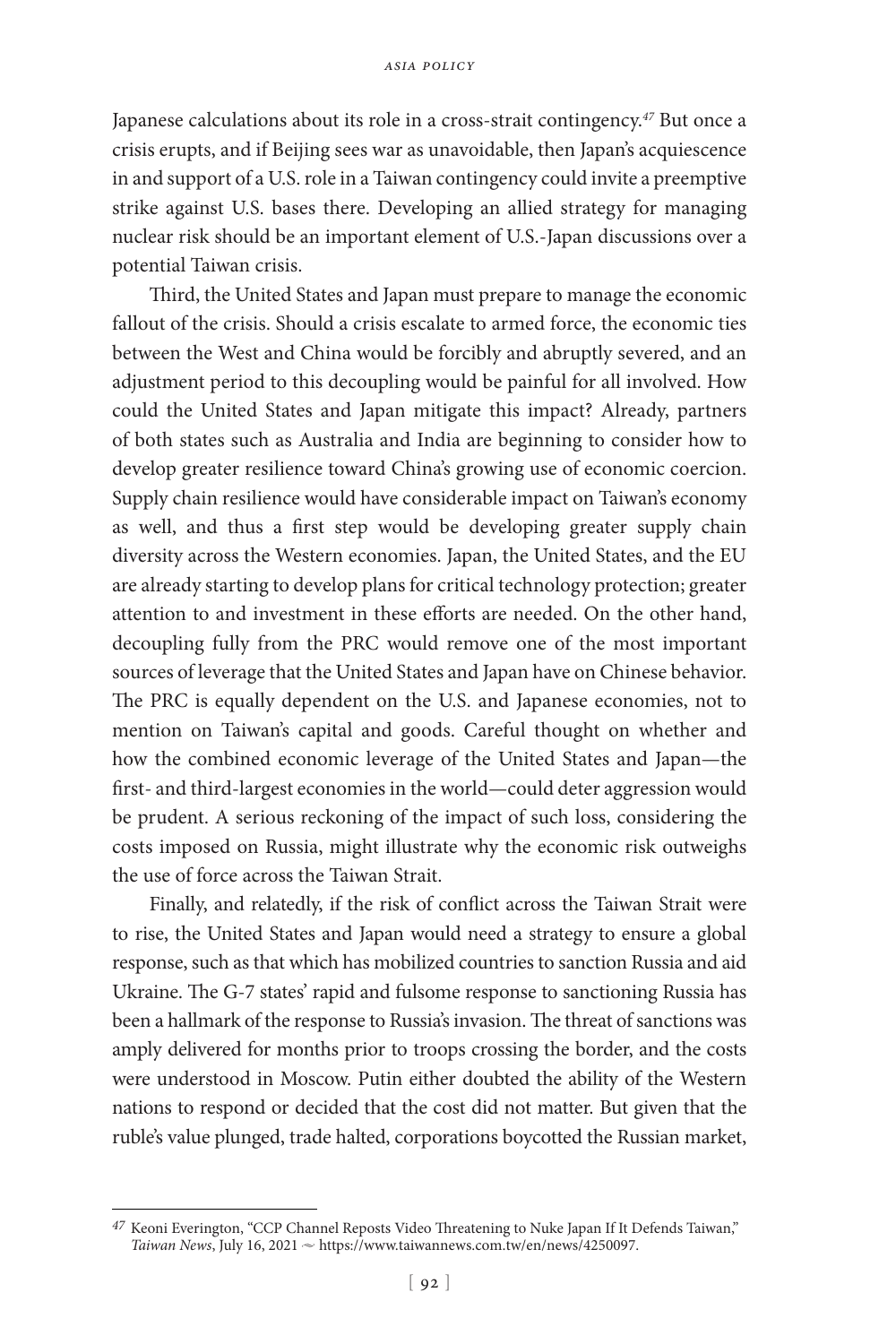and financial sanctions and controls tightened living conditions for oligarchs, officials, and ordinary citizens alike, that calculus could change. Nations dependent on Russian oil and gas have cut or committed to cut their energy dependence on Russia but have yet to end their energy imports. With the revelations of Russian brutality toward Ukrainian civilians, pressure is growing on Germany and others to take more drastic action to cripple Russian energy earnings. This will take time, however, to implement. While U.S., European, and Japanese public opinion has largely favored this wholesale economic sanctions approach, it is unclear how much and for how long Western citizens will tolerate the economic pain of rising energy prices.*<sup>48</sup>*

One clear legacy for U.S. and Japanese policymakers will be the changing venue for global cooperation in the face of war. The G-7, rather than the United Nations, has been the vehicle for concerted action to sanction Russia, but could this forum act similarly in the case of aggression by Beijing against Taiwan? In a UN vote, only 4 countries sided with Moscow in the General Assembly vote condemning the invasion. The 35 abstentions were significant, however, with China, India, and Cuba being among those that remained unaligned. Given that the Security Council was chaired by Russia in February when the war began, there was little chance that it would play a decisive role in ending the conflict. More recently, the effort to remove Russia from the UN Human Rights Commission in response to the allegations of war crimes by Russian troops garnered a more divided UN response.*<sup>49</sup>* Many Asian states abstained from this effort at UN censure.

Instead, the diplomatic response—and the leverage exercised on the aggressor—was crafted in the G-7, home to states that together claim a 46%

*<sup>48</sup>* For U.S. opinion, see "Public Expresses Mixed Views of U.S. Response to Russia's Invasion of Ukraine," Pew Research Center, March 15, 2022  $\sim$  https://www.pewresearch.org/ politics/2022/03/15/public-expresses-mixed-views-of-u-s-response-to-russias-invasion-of-ukraine. In Japan, a *Nikkei Shimbun* poll revealed 61% in favor of sanctions on February 28, the conservative *Yomiuri Shimbun* reported a higher support rate of 82% on March 7, and even the liberal *Asahi Shimbun*'s March 21 poll had 62% in support. "Tairo seisai 'beiou to hocho' 61%, naikaku shiji 55%, 4 pointo teika, honsha yoronchosa" [Sanction against Russia, "Keep Pace with the U.S. and Europe" 61%, Cabinet Support at 55%, 4 Points Down, Headquarters Opinion Poll], *Nikkei Shimbun*, February 28, 2022 ~ https://www.nikkei.com/nkd/industry/article/?DisplayType=2&n\_m\_cod e=141&ng=DGKKZO58614740Y2A220C2MM8000; "Tairo seisai 'shiji' 82% shinko 'Nippon ni kyoi' 81%…honsha yoronchosa" [Sanctions against Russia: 82% "Support," 81% Invasion a "Threat to Japan," Headquarters Opinion Poll], *Yomiuri Shimbun*, March 7, 2022  $\sim$  https://www.yomiuri. co.jp/election/yoron-chosa/20220307-OYT1T50055; and "Roshia keizai seisai 'kokunai ni eikyo shitemo tsudukeru beki da' 67%, Asahi chosa" [Russian Economic Sanctions "Should Continue Even if It Affects the Country," 67% Asahi Survey], *Asahi Shimbun*, March 21, 2022  $\sim$  https://www. asahi.com/articles/ASQ3P4VP9Q3PUZPS00G.html?iref=comtop\_7\_05.

*<sup>49</sup>* The outcome of the vote was 93 in favor and 24 against, with 58 abstentions. See "UN General Assembly Votes to Suspend Russia from the Human Rights Council," United Nations, April 7, 2022  $\sim$  https://news.un.org/en/story/2022/04/1115782.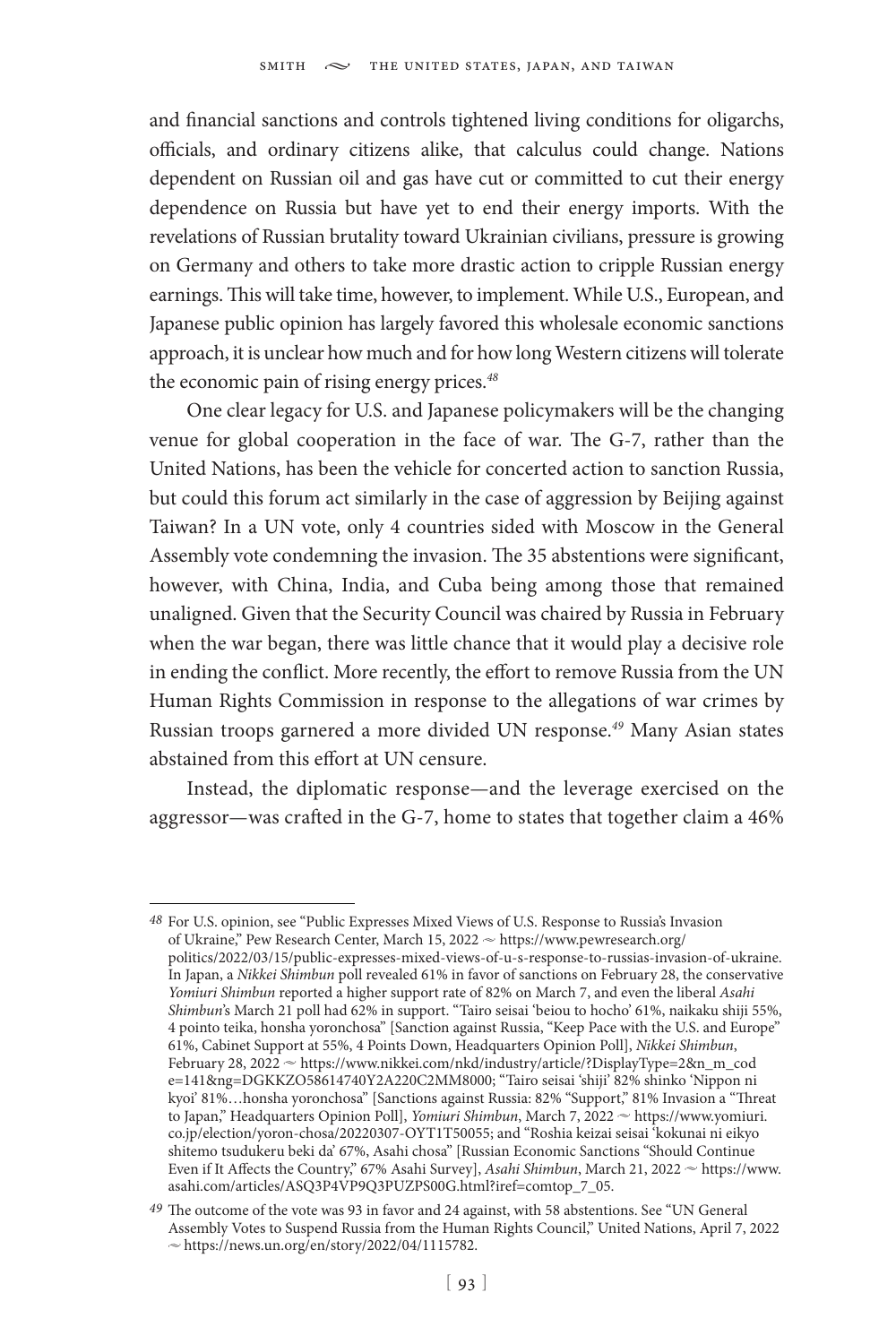share of the world's GDP.*<sup>50</sup>* Economic retaliation, rather than a military response, has become the means of diplomatic opprobrium. Laying the groundwork for similar coalition building in a Taiwan scenario will require European participation. The United States and Japan will need to work to develop this coalition, giving considerable attention to G-7 members' economic vulnerabilities to China and to the public sentiment that would be needed to rally around a concerted response. European condemnation of Russia has been unified, and the governments of the G-7 countries have acted in unison. Their publics have largely followed in agreement even when the prospect of severe hikes in energy costs and other economic scarcities were acknowledged. But if the conflict stretches on and the full severity of this economic impact is felt, this G-7 unity could erode. The popular tolerance for economic loss in the EU nations, the United States, and Japan during this war will undoubtedly shape the debate over the use of sanctions in any future conflict. In a possible crisis involving Taiwan, European nations would need to be willing to expend the same energy in sanctioning China if it were to resort to the use of force that they have in condemning Putin's invasion of Ukraine.

### reconsidering risk in the u.s.-japan alliance

The United States and Japan, as well as other U.S. allies and partners in Asia, are watching China's role in the Russian war on Ukraine with deep interest. How China decides to act in the face of Russian aggression will reveal much about the principles and interests Beijing is willing to act upon in sustaining peace. On the one hand, should China align itself with Russia in this conflict, it will be associated with willful aggression. On the other hand, should Beijing take a constructive role in mediating between Russia and Ukraine, world opinion may be more favorable. Of course, how China responds to Russian aggression does not necessarily predict Beijing's future choices on Taiwan. China's position on Taiwan has long been that it is a part of China, but how Beijing sees the opportunity and the risk of the use of force is less certain. To be sure, the military balance has shifted in China's favor but has that changed the basic calculus in Beijing?

Russia's invasion has upended many of our assumptions about how to consider not only the risk of major power conflict but also the diplomatic,

<sup>&</sup>lt;sup>50</sup> See World Population Review, "G-7 Countries"  $\sim$  https://worldpopulationreview.com/countryrankings/g7-countries.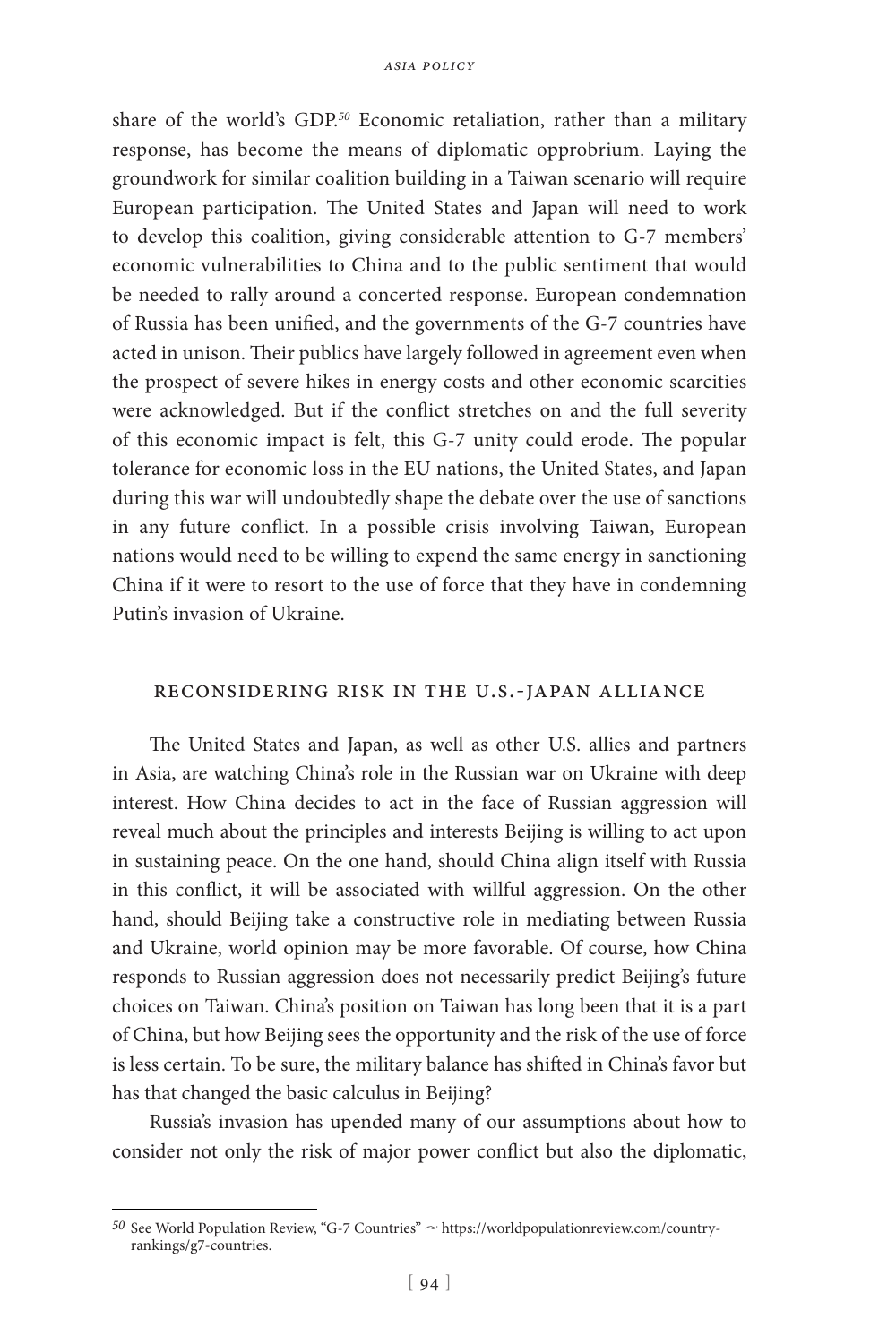economic, and political tools the alliance will need to diminish that risk. Putin's gamble in Ukraine may not prove to have been wise. Yet it is deeply connected to a personal and perhaps more popular sense of grievance against a global order led by the United States and has already demonstrated the need for fundamental changes in how NATO conceives of its mandate. The Russian invasion has also revealed the need for a fresh evaluation of the balance of risk within U.S. alliances should armed conflict erupt. On the front lines, U.S. allies now face new prospects for the use of force. Proximity to war has raised the stakes for NATO nations, especially the newest members. It has also prompted new requests for membership by Finland and Sweden. Article 5 protections serve to link the United States to European defenses as they do to Japan. Asia, however, does not have a multilateral alliance that can speak with a unitary voice, even though there is increasing desire for building a coalition of like-minded nations, such as the United States, Japan, Australia and India, to offset Chinese power.

Already several opportunities for deeper alliance consultations have emerged. First, the United States and Japan must examine their assumptions about how the nuclear threat may shape a Taiwan crisis. Consideration must be given not only to warfighting doctrine but to the political factors that could shape government decision-making. Even countries with Article 5 guarantees of U.S. strategic protection could find themselves tested in unprecedented ways during a major-power conflict. The immediate task at hand is to assess whether the United States and Japan are prepared for a regional crisis of that magnitude. To do that, Tokyo and Washington must also evaluate the balance of risk in their own alliance. What costs would Japan need to be prepared to bear? What costs would the United States be willing to bear? If nothing else, Russia's invasion of Ukraine realized Europe's worst nightmare—the return of violent, interstate conflict on a scale not seen since World War II. Imagining a similar military conflagration in Asia would heighten memories of the brutality of the mid-twentieth century. Like Putin's effort to conjure up demons of the past, such as "denazification" of the Ukrainian leadership, as a pretext for his invasion, war memories could be mobilized to legitimize the use of force. Moreover, leaning into the reality that nuclear weapons must be considered as part of that nightmare will ensure that Washington and Tokyo develop a realistic assessment of what could become necessary.

In Tokyo, policy experts are publicly asking what this conflict means for extended deterrence in Asia and calling for a more frank and public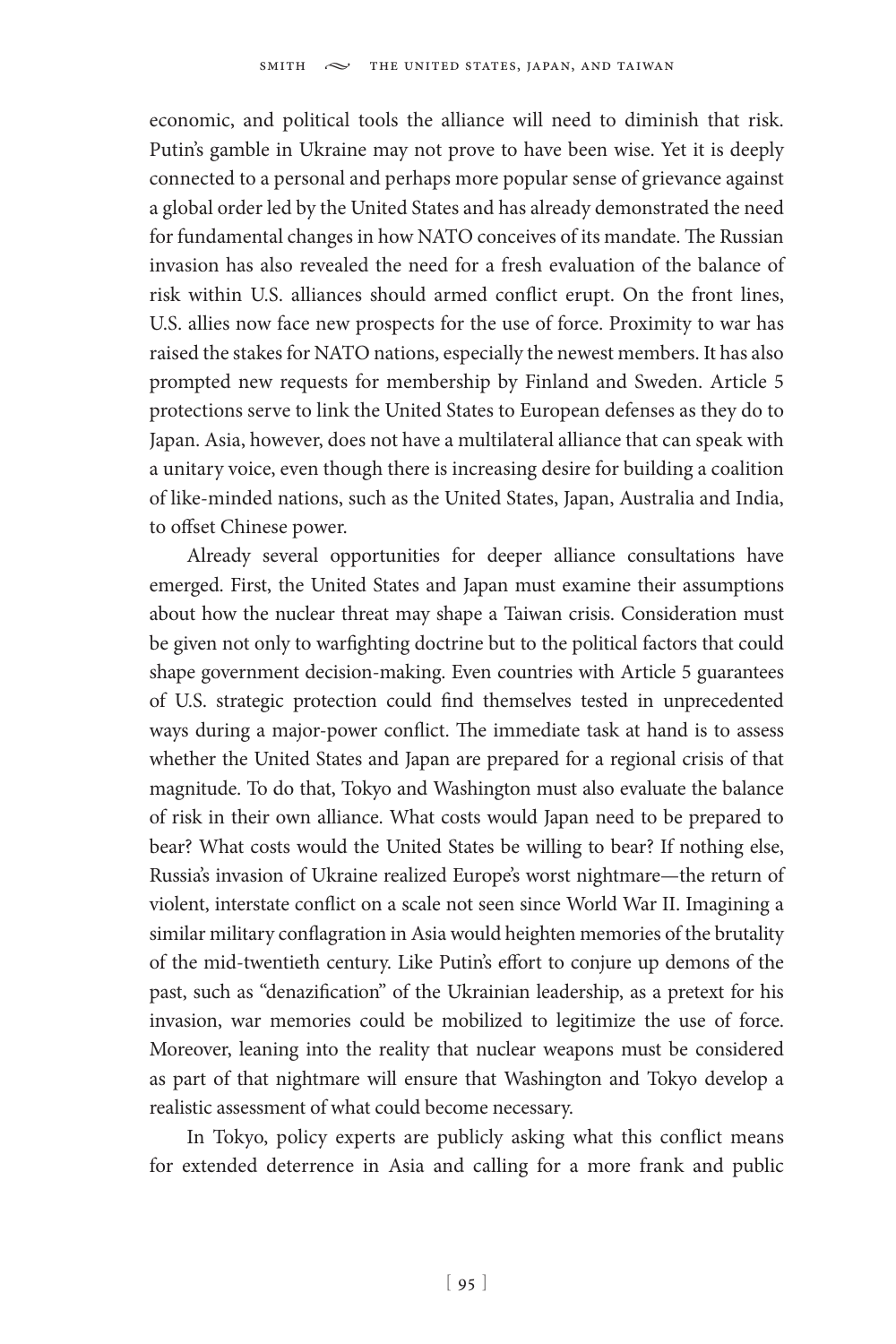discussion of the nuclear risks.*<sup>51</sup>* Should China seek to change the status quo by force as Russia has done in Ukraine, U.S. strategic protection for Japan codified in Article 5 of the bilateral treaty will be expected. China will likely emphasize the risk to Japan of supporting U.S. operations in any cross-strait conflict to weaken alliance unity. Without nuclear weapons of its own, Japan could begin to see a need for more publicly transparent demonstrations of U.S. capabilities that would deter China. How a Taiwan scenario might affect the United States' ability to simultaneously deter aggression against Japan is not only of deep concern to Japan's own defense planners but of even deeper concern to the Japanese public. Disinformation, nuclear coercion, and the continuing sensitivities to the legacy of war make for a combustible mix in imagining great-power conflict in Asia.

Second, the Russian war demonstrates the considerable economic consequences of major-power aggression. Tokyo and Washington must factor in the economic risks that would shape a potential crisis and begin to consider how to mitigate them. The economic fallout of a similar conflict across the Taiwan Strait would be catastrophic and would reshape the global economy that has been the engine of Asia's postwar growth. Already, the larger nations of the Indo-Pacific are beginning to consider protecting their strategic sectors from geopolitical competition. In Japan, new legislation focused on economic security is being prepared for Diet approval. Similarly, the U.S. Congress is beginning to expand its ability to encourage investment in and protection of U.S. technological innovation and critical manufacturing capabilities. This step takes a longer-term view on how to eradicate critical vulnerabilities to the U.S. and Japanese economies as well as to those of other allies and partners. But in the context of war, economic levers are also proving beneficial to the G-7 nations as they seek to punish Russia for its aggression. In a little over a month, the G-7 has come together to impose comprehensive sanctions on Putin, the oligarchs, and the financial and trading system of Russia. Economic sanctions, while uniform, differ on critical economic sectors, most notably Russian energy imports. Japan and the United States will need to calculate how to offset each other's vulnerabilities as well as how to pool their economic leverage if a conflict in the Taiwan Strait were to erupt. Cooperation with European nations will be essential to that task.

*<sup>51</sup>* See, for example, a published conversation between some of Japan's leading security policymakers: *Honne de hanasou* [Let's Talk Honestly about Nuclear Weapons] (Tokyo: Shinsho, March 2022). Former prime minister Shinzo Abe also drew attention when he suggested publicly that perhaps Japan should consider an approach to extended deterrence more akin to that of NATO's "nuclear sharing." "Abe Suggests Japan Start 'Nuclear Sharing' Discussion," *Asahi Shimbun*, February 28,  $2022 \sim$  https://www.asahi.com/ajw/articles/14560003.